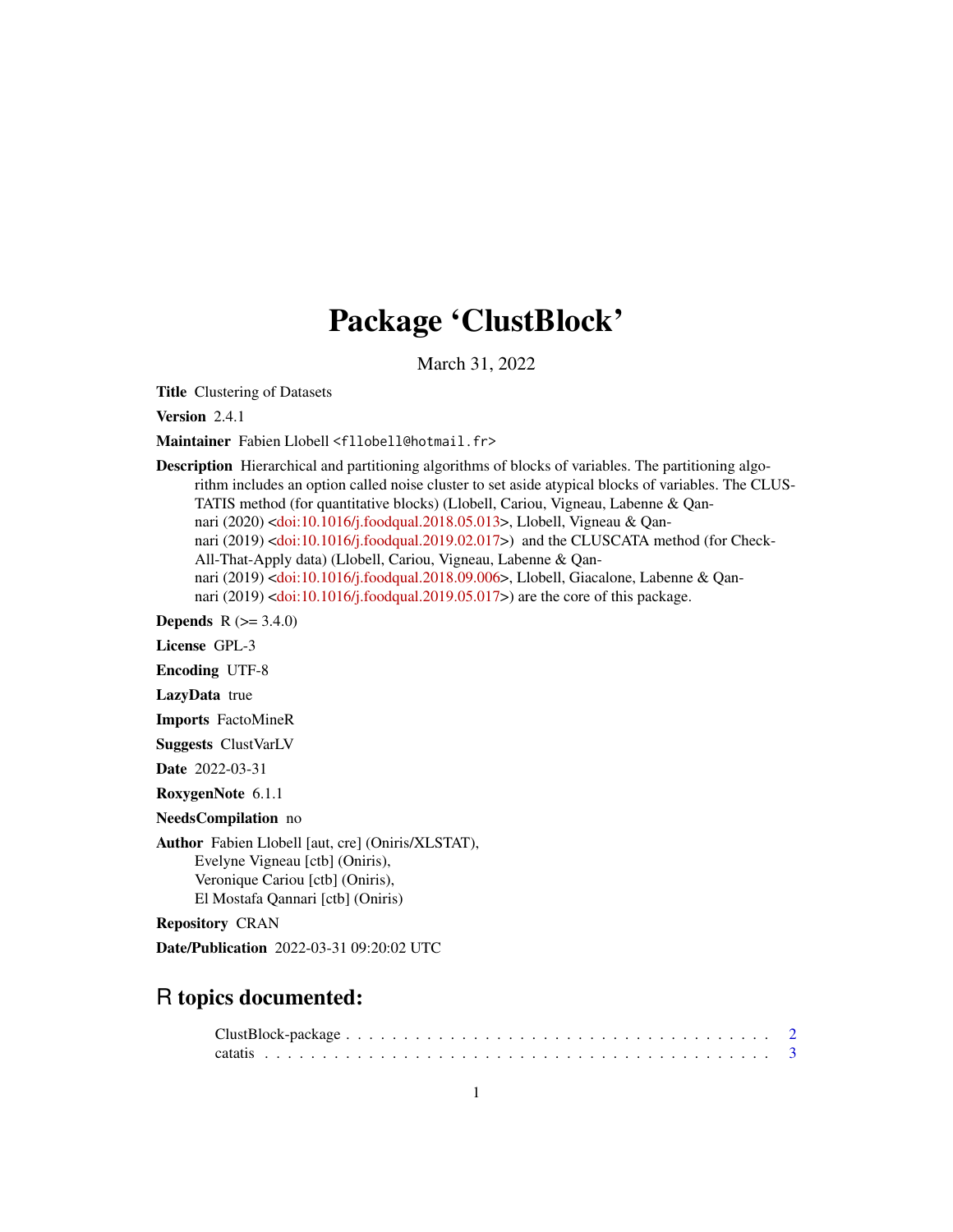<span id="page-1-0"></span>

|       |                                                                                                                                                    | $\overline{\phantom{0}}$ 5 |
|-------|----------------------------------------------------------------------------------------------------------------------------------------------------|----------------------------|
|       |                                                                                                                                                    | 5                          |
|       |                                                                                                                                                    | 6                          |
|       | cluscata kmeans $\ldots$ , $\ldots$ , $\ldots$ , $\ldots$ , $\ldots$ , $\ldots$ , $\ldots$ , $\ldots$ , $\ldots$ , $\ldots$ , $\ldots$ , $\ldots$  | 8                          |
|       |                                                                                                                                                    | $\overline{10}$            |
|       |                                                                                                                                                    | <sup>12</sup>              |
|       |                                                                                                                                                    | 14                         |
|       | clustatis kmeans $\ldots$ , $\ldots$ , $\ldots$ , $\ldots$ , $\ldots$ , $\ldots$ , $\ldots$ , $\ldots$ , $\ldots$ , $\ldots$ , $\ldots$ , $\ldots$ | 16                         |
|       |                                                                                                                                                    | <b>18</b>                  |
|       |                                                                                                                                                    | <b>19</b>                  |
|       |                                                                                                                                                    | 20                         |
|       |                                                                                                                                                    | 21                         |
|       |                                                                                                                                                    | 22                         |
|       |                                                                                                                                                    | 23                         |
|       |                                                                                                                                                    | 24                         |
|       |                                                                                                                                                    | 25                         |
|       |                                                                                                                                                    | -26                        |
|       |                                                                                                                                                    | -26                        |
|       |                                                                                                                                                    | 27                         |
|       |                                                                                                                                                    | 27                         |
|       |                                                                                                                                                    | 28                         |
|       |                                                                                                                                                    | 29                         |
|       |                                                                                                                                                    | 30                         |
|       |                                                                                                                                                    | 32                         |
|       |                                                                                                                                                    | 32                         |
|       |                                                                                                                                                    | 33                         |
|       |                                                                                                                                                    | 34                         |
|       |                                                                                                                                                    |                            |
|       |                                                                                                                                                    |                            |
| Index |                                                                                                                                                    | 36                         |

ClustBlock-package *Clustering of Datasets*

# Description

Hierarchical and partitioning algorithms of blocks of variables.The CLUSTATIS method and the CLUSCATA method are the core of this package

# Details

| Package:                   | <b>ClustBlock</b> |
|----------------------------|-------------------|
| Type:                      | Package           |
| Version:                   | 2.4.1             |
| <b>First version Date:</b> | 2019-03-06        |
| Last version Date:         | 2022-03-31        |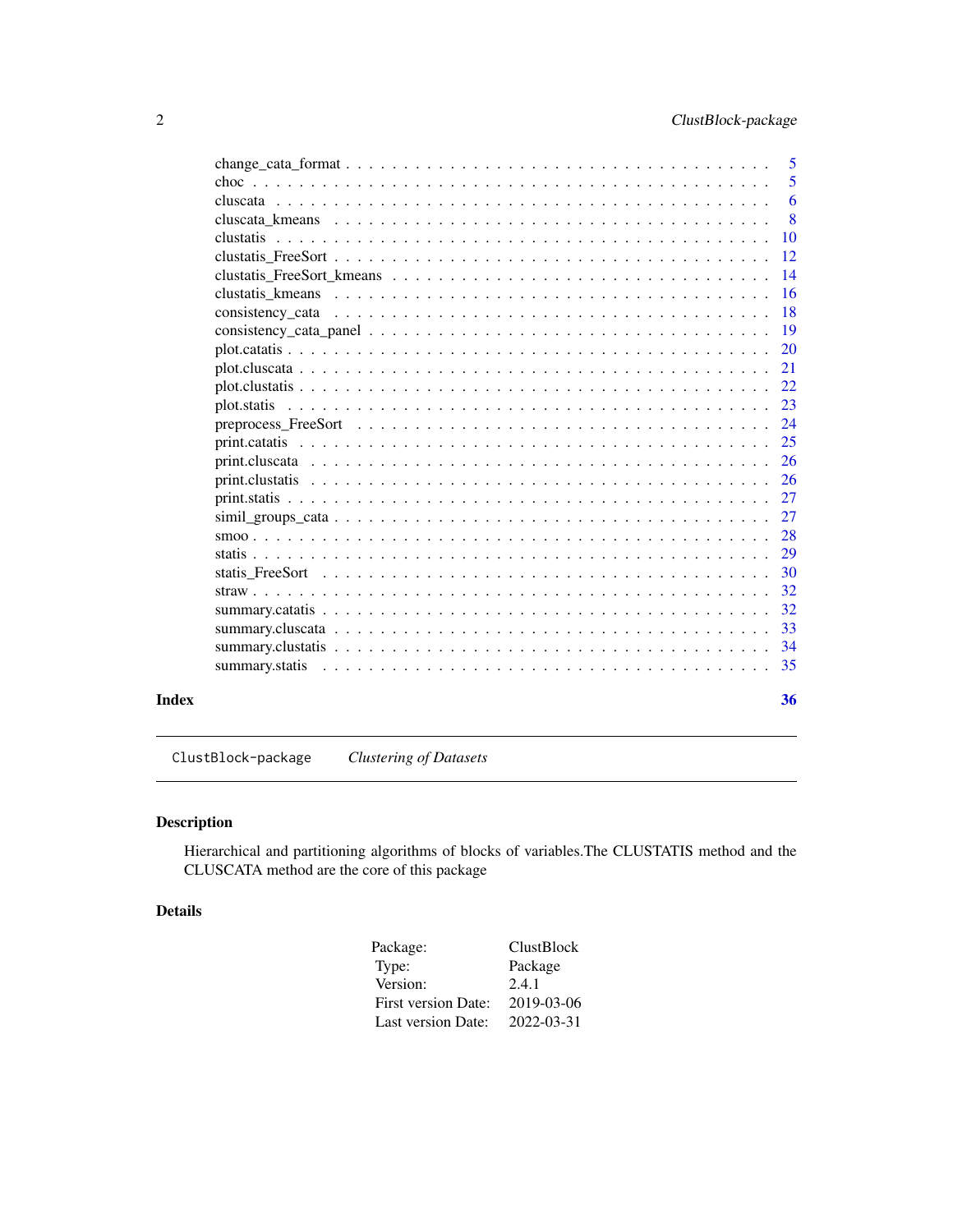#### <span id="page-2-0"></span>Author(s)

Fabien Llobell, Evelyne Vigneau, Veronique Cariou, El Mostafa Qannari Maintainer: <fllobell@hotmail.fr>

### References

Llobell, F., Cariou, V., Vigneau, E., Labenne, A., & Qannari, E. M. (2020). Analysis and clustering of multiblock datasets by n Llobell, F., Vigneau, E., & Qannari, E. M. (2019). Clustering datasets by means of CLUSTATIS with identification of atypical Llobell, F., Cariou, V., Vigneau, E., Labenne, A., & Qannari, E. M. (2019). A new approach for the analysis of data and the clustering of data and the clustering and the clustering and the clustering and preference, 81-31-Llobell, F., Giacalone, D., Labenne, A., & Qannari, E. M. (2019). Assessment of the agreement and cluster analysis of the resp

<span id="page-2-1"></span>catatis *Perform the CATATIS method on different blocks of binary data from a CATA experiment*

#### Description

CATATIS method on binary blocks. Additional outputs are also computed

# Usage

catatis(Data,nblo,NameBlocks=NULL, NameVar=NULL, Graph=TRUE, Graph\_weights=TRUE)

| Data          | data frame or matrix where the blocks of binary variables are merged horizon-<br>tally. If you have a different format, see change_cata_format                                                               |
|---------------|--------------------------------------------------------------------------------------------------------------------------------------------------------------------------------------------------------------|
| nblo          | numerical. Number of blocks (subjects).                                                                                                                                                                      |
| NameBlocks    | string vector. Name of each block (subject). Length must be equal to the number<br>of blocks. If NULL, the names are S1,Sm. Default: NULL                                                                    |
| NameVar       | string vector. Name of each variable (attribute, the same names for each subject).<br>Length must be equal to the number of attributes. If NULL, the colnames of the<br>first block are taken. Default: NULL |
| Graph         | logical. Show the graphical representation? Default: TRUE                                                                                                                                                    |
| Graph_weights | logical. Should the barplot of the weights be plotted? Default: TRUE                                                                                                                                         |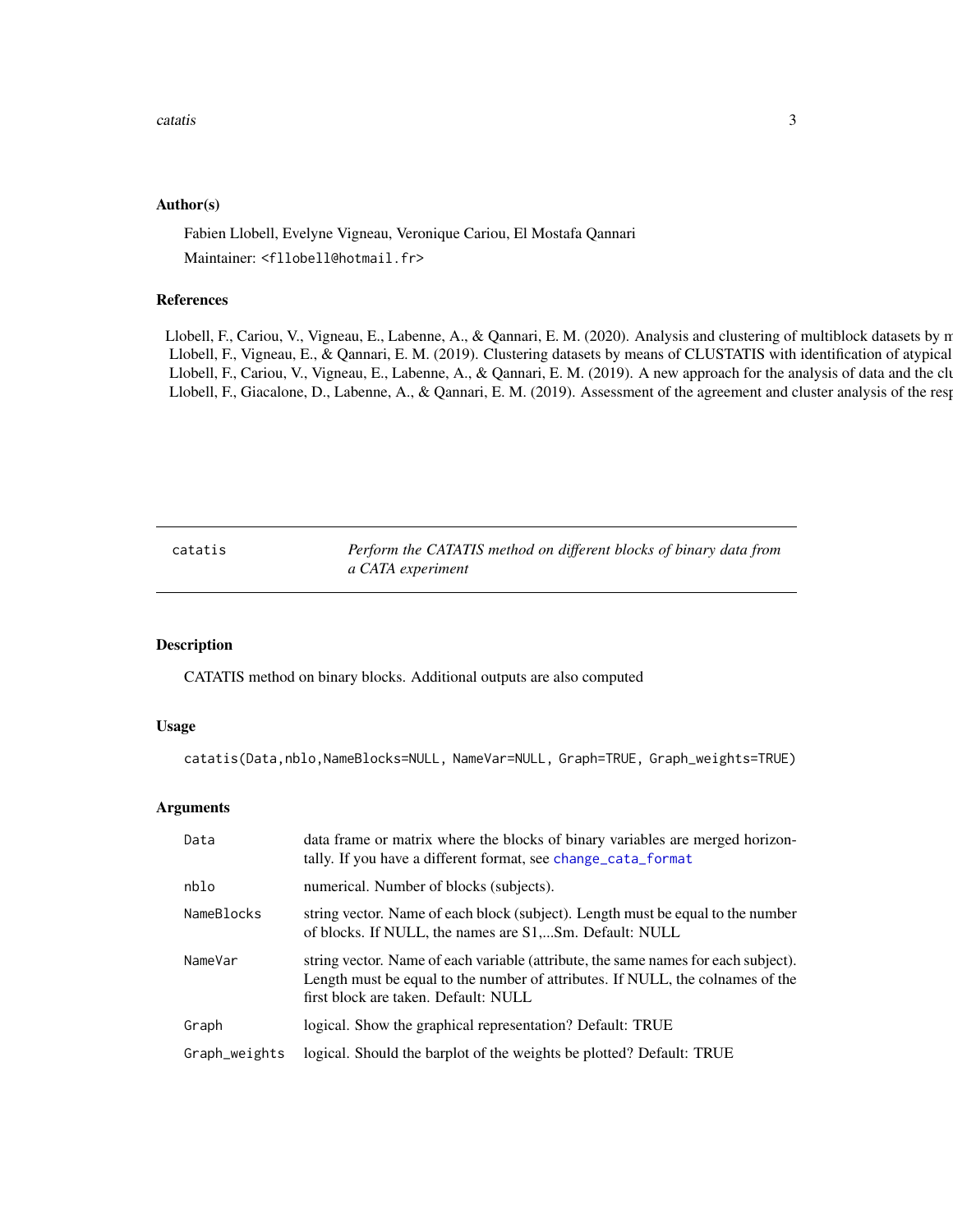#### <span id="page-3-0"></span>Value

a list with:

- S: the S matrix: a matrix with the similarity coefficient among the subjects
- compromise: a matrix which is the compromise of the subjects (akin to a weighted average)
- weights: the weights associated with the subjects to build the compromise
- lambda: the first eigenvalue of the S matrix
- overall error: the error for the CATATIS criterion
- error\_by\_sub: the error by subject (CATATIS criterion)
- error\_by\_prod: the error by product (CATATIS criterion)
- s\_with\_compromise: the similarity coefficient of each subject with the compromise
- homogeneity: homogeneity of the subjects (in percentage)
- CA: the results of correspondance analysis performed on the compromise dataset
- eigenvalues: the eigenvalues associated to the correspondance analysis
- inertia: the percentage of total variance explained by each axis of the CA
- scalefactors: the scaling factors of each subject
- nb\_1: the number of 1 in each block, i.e. the number of checked attributes by subject.
- param: parameters called

### References

Llobell, F., Cariou, V., Vigneau, E., Labenne, A., & Qannari, E. M. (2019). A new approach for the analysis of data and the clustering of subjects in a CATA experiment. Food Quality and Preference, 72, 31-39.

# See Also

[plot.catatis](#page-19-1), [summary.catatis](#page-31-1), [cluscata](#page-5-1), [change\\_cata\\_format](#page-4-1)

```
data(straw)
res.cat=catatis(straw, nblo=114)
summary(res.cat)
```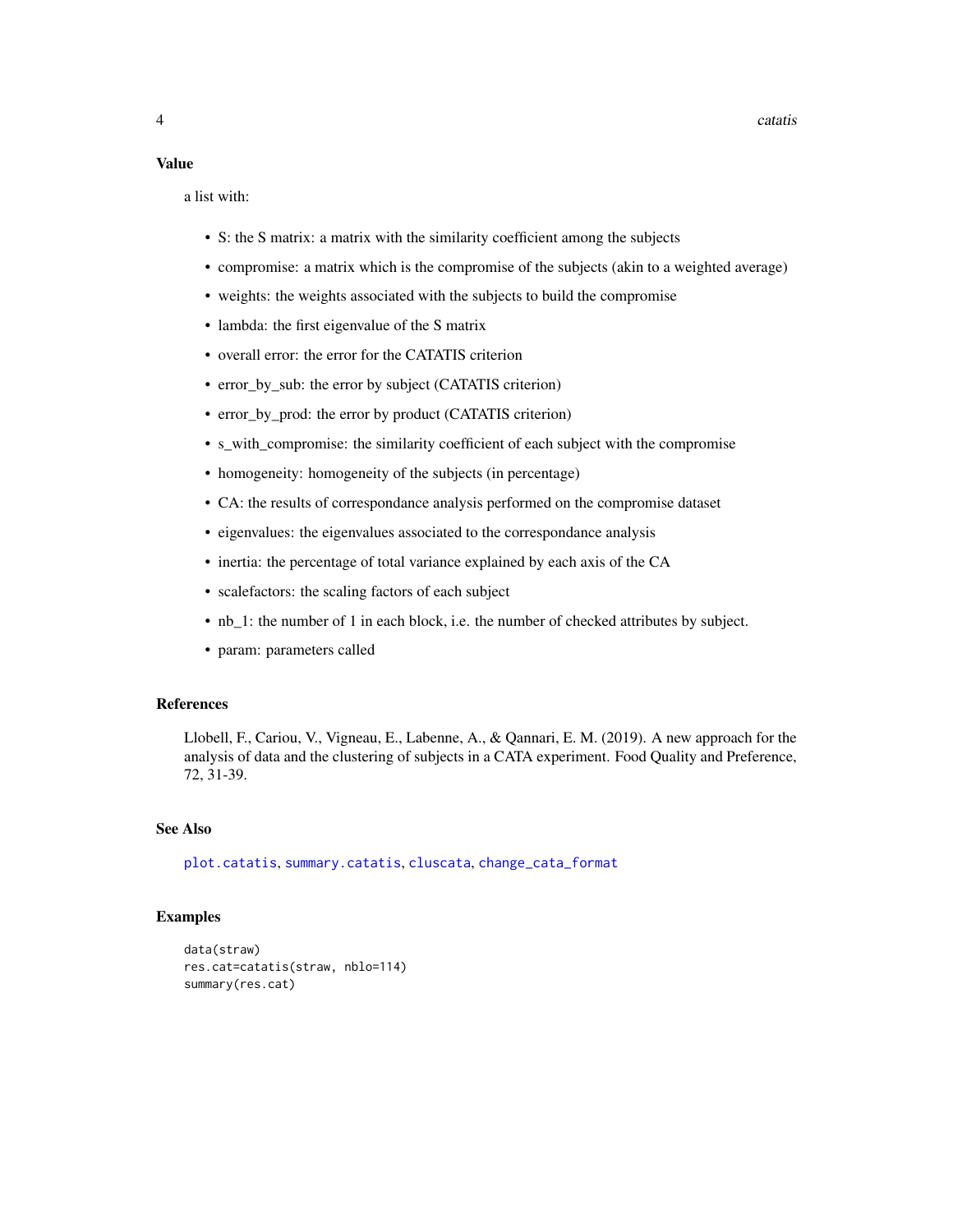<span id="page-4-1"></span><span id="page-4-0"></span>change\_cata\_format *Change format of CATA datasets to perform CATATIS or CLUSCATA function*

# Description

CATATIS and CLUSCATA operate on data where the blocks of binary variables are merged horizontally. If you have a different format, you can use this function to change the format. Format=1 is for data merged vertically with the dataset of the first subject, then the second,... Format=2 is for data merged vertically with the dataset for the first product, then the second...

#### Usage

change\_cata\_format(Data, nprod, nattr, nsub, format=1, NameProds=NULL, NameAttr=NULL)

# Arguments

| Data      | data frame or matrix. Correspond to your data                       |
|-----------|---------------------------------------------------------------------|
| nprod     | integer. Number of products                                         |
| nattr     | integer. Number of attributes                                       |
| nsub      | integer. Number of subjects.                                        |
| format    | integer $(1 \text{ or } 2)$ . See the description                   |
| NameProds | string vector with the names of the products (length must be nprod) |
| NameAttr  | string vector with the names of attributes (length must be nattr)   |

# Value

The arranged data for CATATIS and CLUSCATA function

## See Also

[catatis](#page-2-1), [cluscata](#page-5-1)

choc *chocolates data*

# Description

chocolates data

#### Usage

data(choc)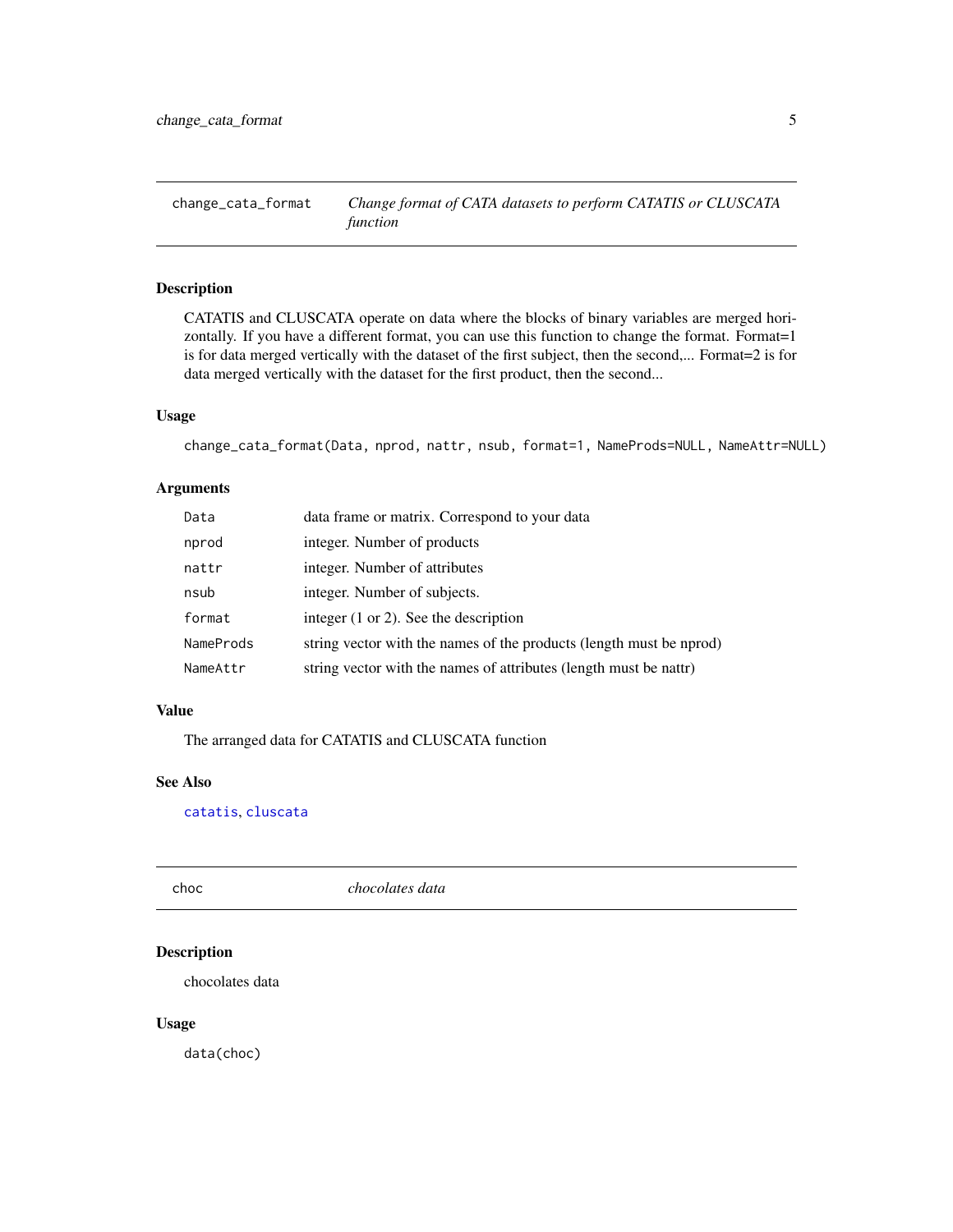# <span id="page-5-0"></span>Format

Free sorting data. A data frame with 14 rows (the chocolates) and 25 columns (the subjects). The numbers indicate the groups to which the products (rows) are assigned.

# References

Courcoux, P., Qannari, E. M., Taylor, Y., Buck, D., & Greenhoff, K. (2012). Taxonomic free sorting. Food Quality and Preference, 23(1), 30-35.

#### Examples

data(choc)

<span id="page-5-1"></span>cluscata *Perform a cluster analysis of blocks of binary variables from a CATA experiment*

# Description

Hierarchical clustering of blocks of binary data from a CATA experiment. Each cluster of blocks is associated with a compromise computed by the CATATIS method. The hierarchical clustering is followed by a partitioning algorithm (consolidation)

#### Usage

```
cluscata(Data, nblo, NameBlocks=NULL, NameVar=NULL, Noise_cluster=FALSE,
       Itermax=30, Graph_dend=TRUE, Graph_bar=TRUE, printlevel=FALSE,
       gpmax=min(6, nblo-2), Testonlyoneclust=FALSE, alpha=0.05,
       nperm=50, Warnings=FALSE)
```

| Data          | data frame or matrix where the blocks of binary variables are merged horizon-<br>tally. If you have a different format, see change_cata_format                                                               |
|---------------|--------------------------------------------------------------------------------------------------------------------------------------------------------------------------------------------------------------|
| nblo          | numerical. Number of blocks (subjects).                                                                                                                                                                      |
| NameBlocks    | string vector. Name of each block (subject). Length must be equal to the number<br>of blocks. If NULL, the names are S1,Sm. Default: NULL                                                                    |
| NameVar       | string vector. Name of each variable (attribute, the same names for each subject).<br>Length must be equal to the number of attributes. If NULL, the colnames of the<br>first block are taken. Default: NULL |
| Noise_cluster | logical. Should a noise cluster be computed? Default: FALSE                                                                                                                                                  |
| Itermax       | numerical. Maximum of iteration for the partitioning algorithm. Default:30                                                                                                                                   |
| Graph_dend    | logical. Should the dendrogram be plotted? Default: TRUE                                                                                                                                                     |
| Graph_bar     | logical. Should the barplot of the difference of the criterion and the barplot of<br>the overall homogeneity at each merging step of the hierarchical algorithm be<br>plotted? Default: TRUE                 |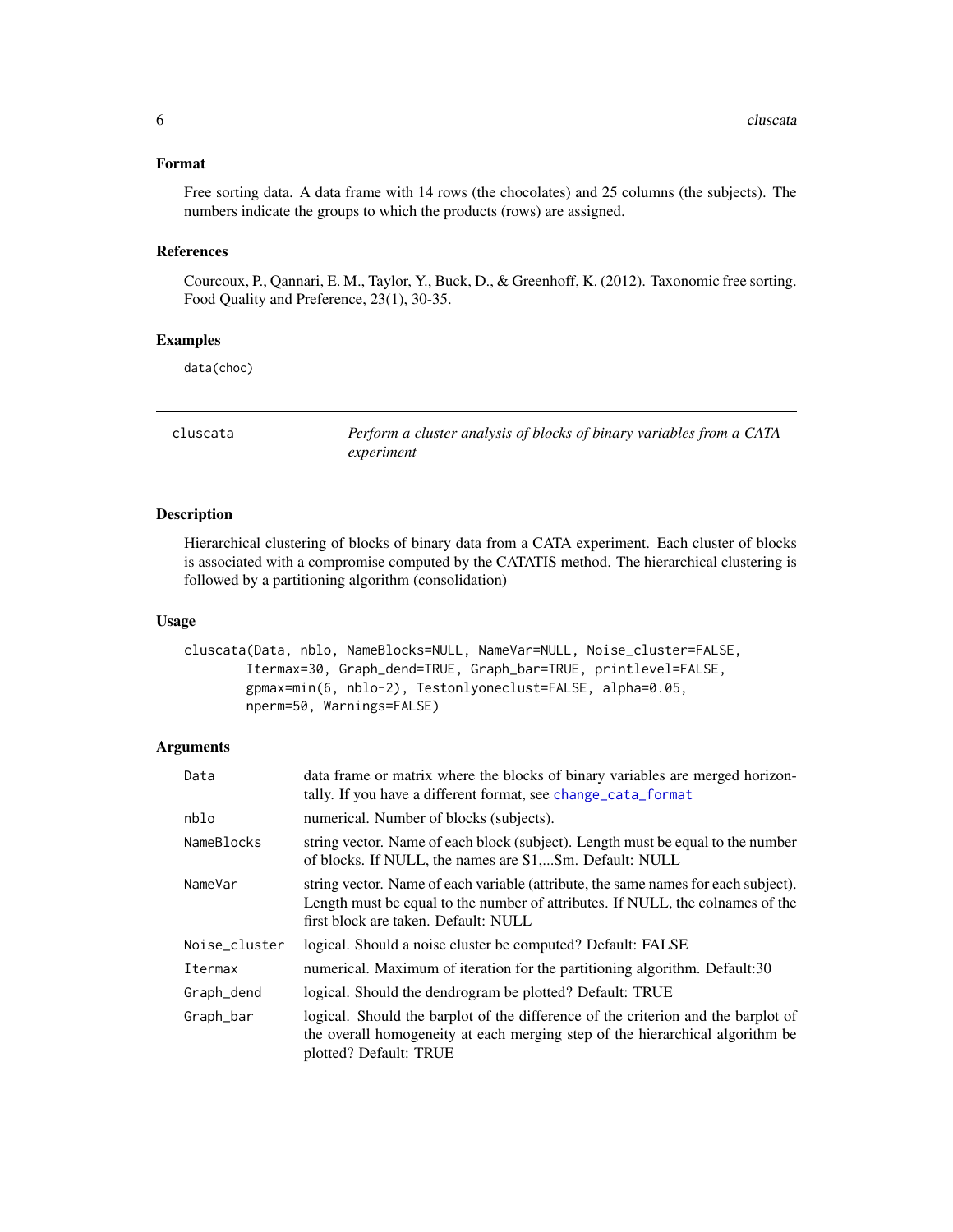#### cluscata  $\overline{7}$

| printlevel       | logical. Print the number of remaining levels during the hierarchical clustering<br>algorithm? Default: FALSE                            |
|------------------|------------------------------------------------------------------------------------------------------------------------------------------|
| gpmax            | logical. What is maximum number of clusters to consider? Default: min(6,<br>$nblo-2)$                                                    |
| Testonlyoneclust |                                                                                                                                          |
|                  | logical. Test if there is more than one cluster? Default: FALSE                                                                          |
| alpha            | numerical between 0 and 1. What is the threshold to test if there is more than<br>one cluster? Default: 0.05                             |
| nperm            | numerical. How many permutations are required to test if there is more than one<br>cluster? Default: 50                                  |
| Warnings         | logical. Display warnings about the fact that none of the subjects in some clus-<br>ters checked an attribute or product? Default: FALSE |

#### Value

Each partitionK contains a list for each number of clusters of the partition, K=1 to gpmax with:

- group: the clustering partition after consolidation. If Noise\_cluster=TRUE, some subjects could be in the noise cluster  $("K+1")$
- rho: the threshold for the noise cluster
- homogeneity: homogeneity index (
- s\_with\_compromise: similarity coefficient of each subject with its cluster compromise
- weights: weight associated with each subject in its cluster
- compromise: the compromise of each cluster
- CA: list. the correspondance analysis results on each cluster compromise (coordinates, contributions...)
- inertia: percentage of total variance explained by each axis of the CA for each cluster
- s\_all\_cluster: the similarity coefficient between each subject and each cluster compromise
- criterion: the CLUSCATA criterion error
- param: parameters called
- type: parameter passed to other functions

There is also at the end of the list:

- dend: The CLUSCATA dendrogram
- cutree\_k: the partition obtained by cutting the dendrogram in K clusters (before consolidation).
- overall\_homogeneity\_ng: percentage of overall homogeneity by number of clusters before consolidation (and after if there is no noise cluster)
- diff\_crit\_ng: variation of criterion when a merging is done before consolidation (and after if there is no noise cluster)
- test\_one\_cluster: decision and pvalue to know if there is more than one cluster
- param: parameters called
- type: parameter passed to other functions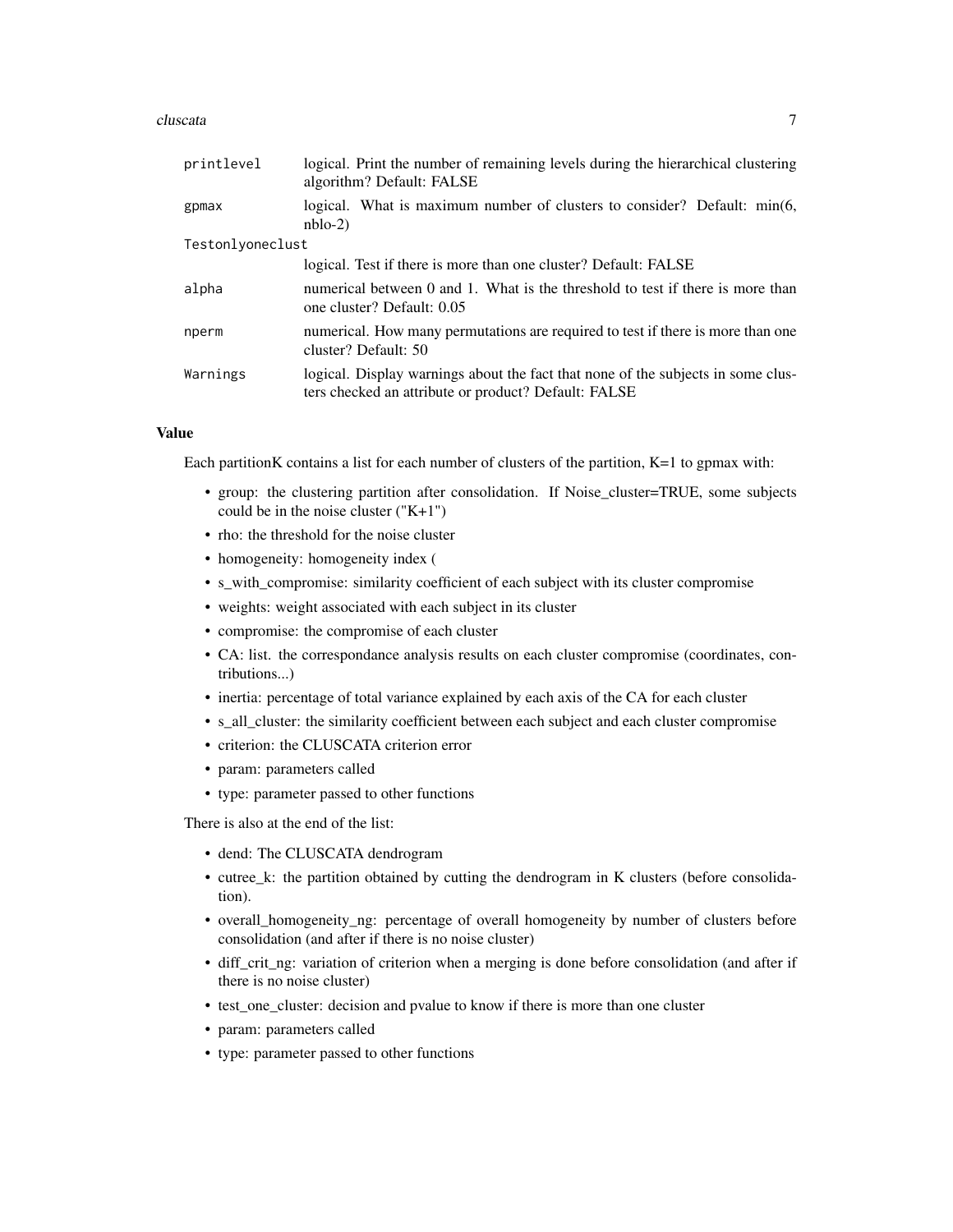#### <span id="page-7-0"></span>References

Llobell, F., Cariou, V., Vigneau, E., Labenne, A., & Qannari, E. M. (2019). A new approach for the analysis of data and the clustering of subjects in a CATA experiment. Food Quality and Preference, 72, 31-39.

Llobell, F., Giacalone, D., Labenne, A., Qannari, E.M. (2019). Assessment of the agreement and cluster analysis of the respondents in a CATA experiment. Food Quality and Preference, 77, 184- 190.

# See Also

[plot.cluscata](#page-20-1), [summary.cluscata](#page-32-1) , [catatis](#page-2-1), [cluscata\\_kmeans](#page-7-1), [change\\_cata\\_format](#page-4-1)

#### Examples

```
data(straw)
#with 40 subjects
res=cluscata(Data=straw[,1:(16*40)], nblo=40)
plot(res, ngroups=3, Graph_dend=FALSE)
summary(res, ngroups=3)
#With noise cluster
res2=cluscata(Data=straw[,1:(16*40)], nblo=40, Noise_cluster=TRUE,
Graph_dend=FALSE, Graph_bar=FALSE)
#with all subjects
res=cluscata(Data=straw, nblo=114, printlevel=TRUE)
```
<span id="page-7-1"></span>

| cluscata_kmeans | Compute the CLUSCATA partitionning algorithm on different blocks   |
|-----------------|--------------------------------------------------------------------|
|                 | of binary variables from a CATA experiment. Can be performed using |
|                 | a multi start strategy or initial partition provided by the user   |

# Description

Partitionning of binary Blocks from a CATA experiment. Each cluster is associated with a compromise computed by the CATATIS method. Moreover, a noise cluster can be set up.

#### Usage

```
cluscata_kmeans(Data,nblo, clust, nstart=100, rho=0, NameBlocks=NULL, NameVar=NULL,
            Itermax=30, Graph_groups=TRUE, print_attempt=FALSE, Warnings=FALSE)
```

| Data | data frame or matrix where the blocks of binary variables are merged horizon- |
|------|-------------------------------------------------------------------------------|
|      | tally. If you have a different format, see change_cata_format                 |
| nblo | numerical. Number of blocks (subjects).                                       |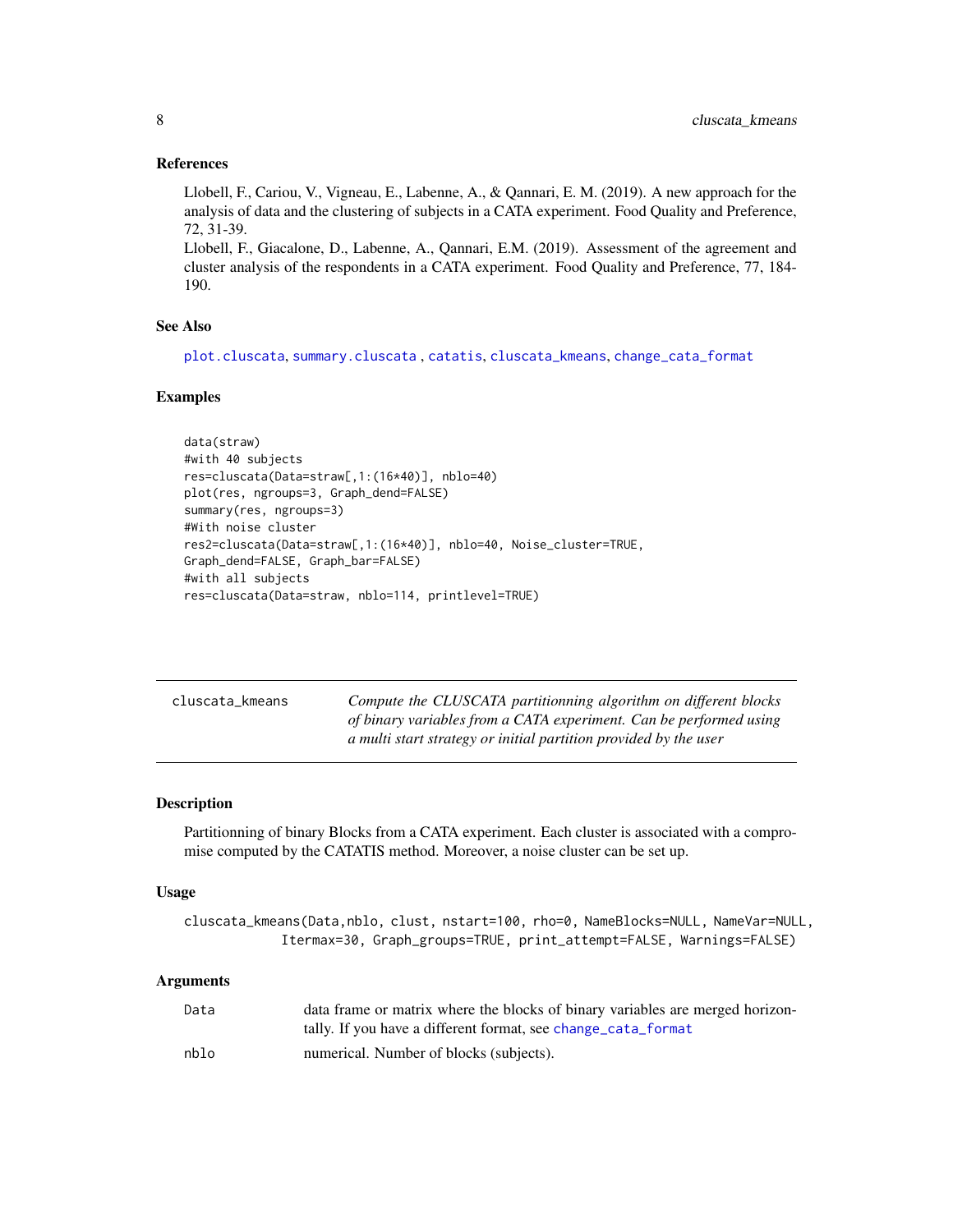| clust         | numerical vector or integer. Initial partition or number of starting partitions if<br>integer. If numerical vector, the numbers must be 1,2,3,, number of clusters                                           |
|---------------|--------------------------------------------------------------------------------------------------------------------------------------------------------------------------------------------------------------|
| nstart        | numerical. Number of starting partitions. Default: 100                                                                                                                                                       |
| rho           | numerical between 0 and 1. Threshold for the noise cluster. If 0, there is no<br>noise cluster. Default: 0                                                                                                   |
| NameBlocks    | string vector. Name of each block. Length must be equal to the number of<br>blocks. If NULL, the names are S1,Sm. Default: NULL                                                                              |
| NameVar       | string vector. Name of each variable (attribute, the same names for each subject).<br>Length must be equal to the number of attributes. If NULL, the colnames of the<br>first block are taken. Default: NULL |
| Itermax       | numerical. Maximum of iterations by partitionning algorithm. Default: 30                                                                                                                                     |
| Graph_groups  | logical. Should each cluster compromise graphical representation be plotted?<br>Default: TRUE                                                                                                                |
| print_attempt | logical. Print the number of remaining attempts in multi-start case? Default:<br><b>FALSE</b>                                                                                                                |
| Warnings      | logical. Display warnings about the fact that none of the subjects in some clus-<br>ters checked an attribute or product? Default: FALSE                                                                     |

#### Value

a list with:

- group: the clustering partition. If rho $>0$ , some subjects could be in the noise cluster ("K+1")
- rho: the threshold for the noise cluster
- homogeneity: percentage of homogeneity of the subjects in each cluster and the overall homogeneity
- s\_with\_compromise: Similarity coefficient of each subject with its cluster compromise
- weights: weight associated with each subject in its cluster
- compromise: The compromise of each cluster
- CA: The correspondance analysis results on each cluster compromise (coordinates, contributions...)
- inertia: percentage of total variance explained by each axis of the CA for each cluster
- s\_all\_cluster: the similarity coefficient between each subject and each cluster compromise
- param: parameters called
- criterion: the CLUSCATA criterion error
- type: parameter passed to other functions

#### References

Llobell, F., Cariou, V., Vigneau, E., Labenne, A., & Qannari, E. M. (2019). A new approach for the analysis of data and the clustering of subjects in a CATA experiment. Food Quality and Preference, 72, 31-39.

Llobell, F., Giacalone, D., Labenne, A., Qannari, E.M. (2019). Assessment of the agreement and cluster analysis of the respondents in a CATA experiment. Food Quality and Preference, 77, 184- 190.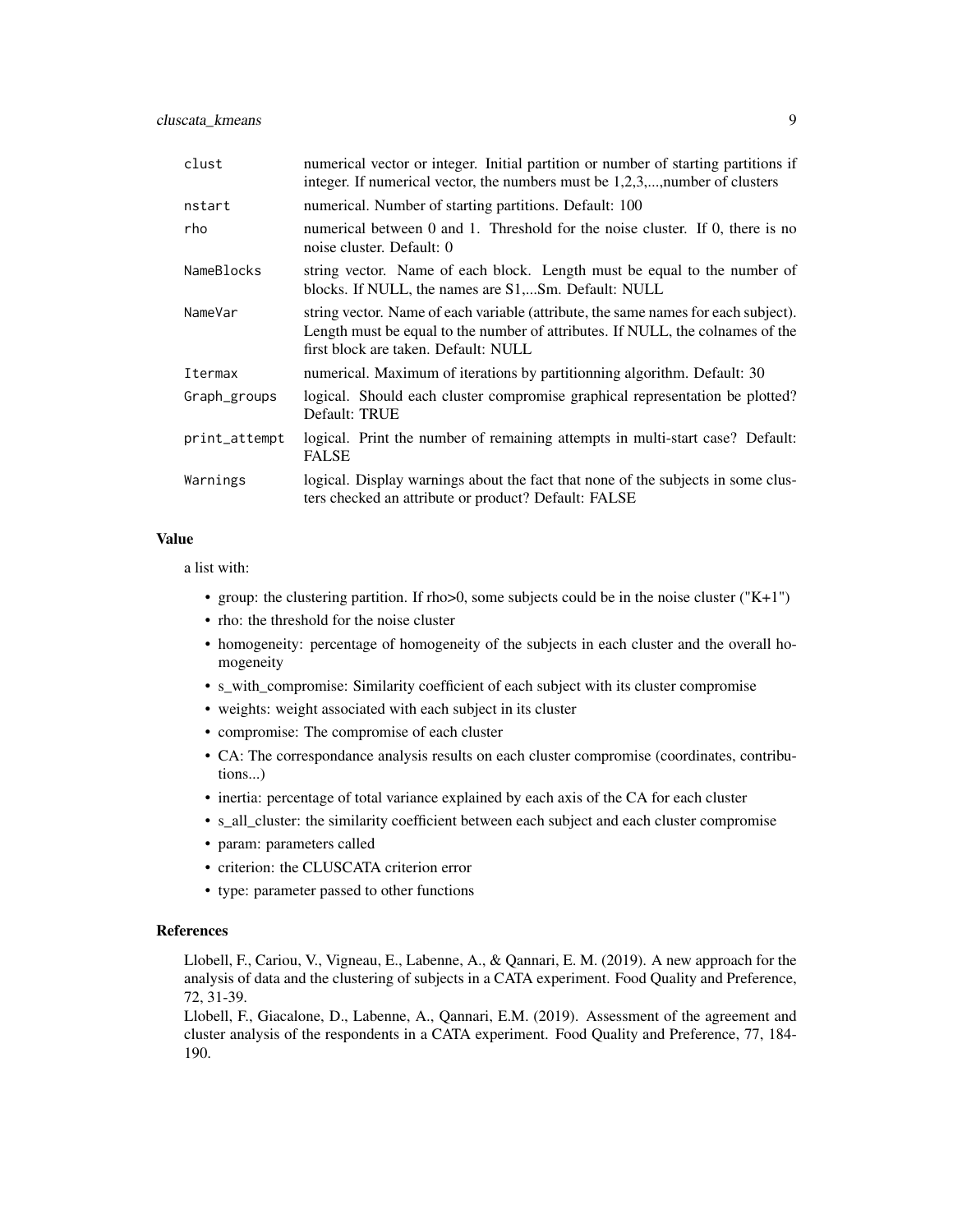# See Also

```
plot.cluscata , summary.cluscata, catatis, cluscata, change_cata_format
```
#### Examples

```
data(straw)
cl_km=cluscata_kmeans(Data=straw[,1:(16*40)], nblo=40, clust=3)
plot(cl_km, Graph_groups=FALSE, Graph_weights = TRUE)
summary(cl_km)
```
<span id="page-9-1"></span>clustatis *Perform a cluster analysis of blocks of quantitative variables*

# Description

Hierarchical clustering of quantitative Blocks followed by a partitioning algorithm (consolidation). Each cluster of blocks is associated with a compromise computed by the STATIS method. Moreover, a noise cluster can be set up.

#### Usage

```
clustatis(Data,Blocks,NameBlocks=NULL,Noise_cluster=FALSE,scale=FALSE,
  Itermax=30, Graph_dend=TRUE, Graph_bar=TRUE,
  printlevel=FALSE, gpmax=min(6, length(Blocks)-2), Testonlyoneclust=FALSE,
  alpha=0.05, nperm=50)
```

| Data          | data frame or matrix. Correspond to all the blocks of variables merged horizon-<br>tally                                                                                                     |
|---------------|----------------------------------------------------------------------------------------------------------------------------------------------------------------------------------------------|
| <b>Blocks</b> | numerical vector. The number of variables of each block. The sum must be<br>equal to the number of columns of Data                                                                           |
| NameBlocks    | string vector. Name of each block. Length must be equal to the length of Blocks<br>vector. If NULL, the names are B1,Bm. Default: NULL                                                       |
| Noise_cluster | logical. Should a noise cluster be computed? Default: FALSE                                                                                                                                  |
| scale         | logical. Should the data variables be scaled? Default: FALSE                                                                                                                                 |
| Itermax       | numerical. Maximum of iteration for the partitioning algorithm. Default: 30                                                                                                                  |
| Graph_dend    | logical. Should the dendrogram be plotted? Default: TRUE                                                                                                                                     |
| Graph_bar     | logical. Should the barplot of the difference of the criterion and the barplot of<br>the overall homogeneity at each merging step of the hierarchical algorithm be<br>plotted? Default: TRUE |
| printlevel    | logical. Print the number of remaining levels during the hierarchical clustering<br>algorithm? Default: FALSE                                                                                |

<span id="page-9-0"></span>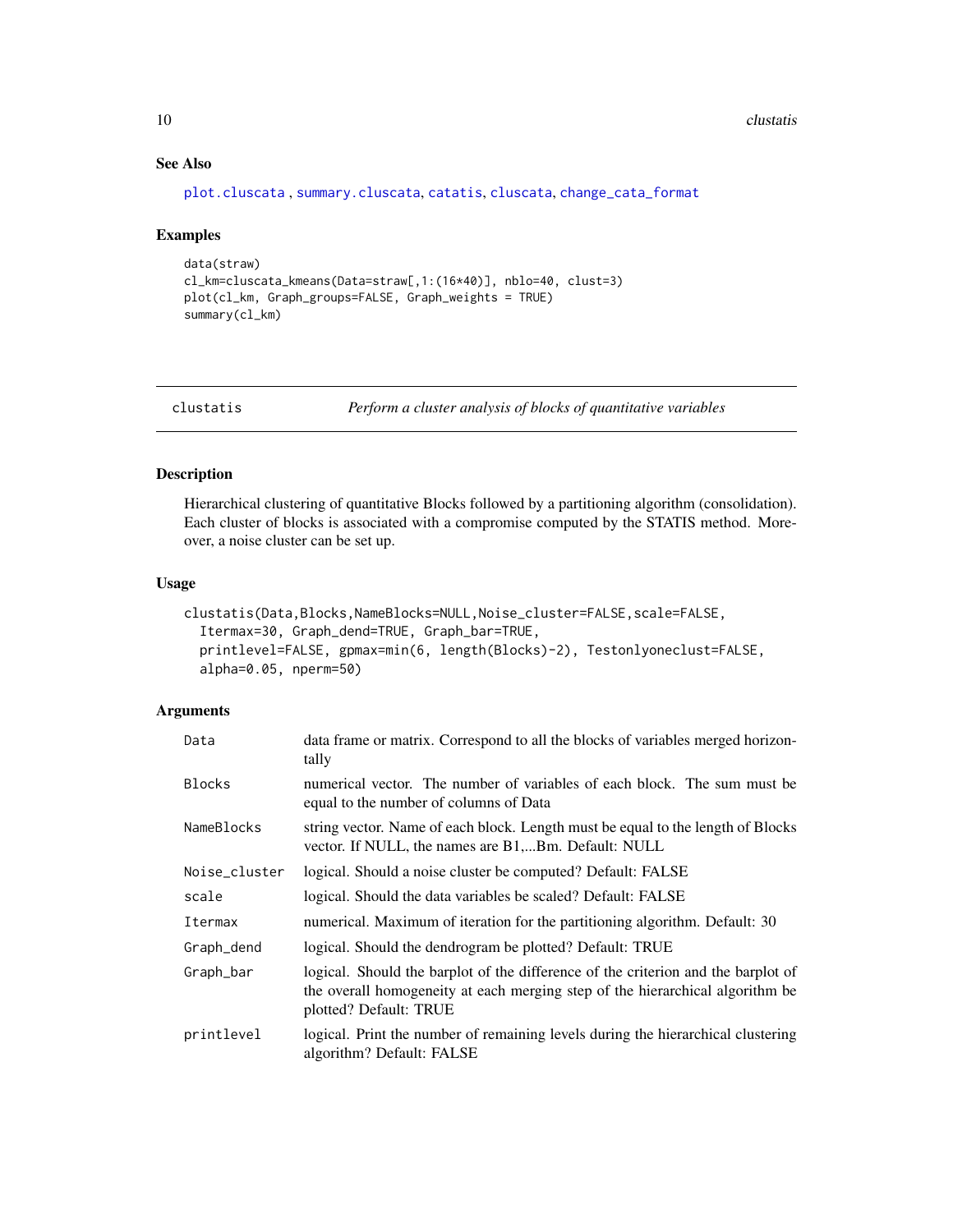#### clustatis and the contract of the contract of the contract of the contract of the contract of the contract of the contract of the contract of the contract of the contract of the contract of the contract of the contract of

| logical. What is maximum number of clusters to consider? Default: min(6,<br>$length(Blocks) - 2)$            |
|--------------------------------------------------------------------------------------------------------------|
| Testonlyoneclust                                                                                             |
| logical. Test if there is more than one cluster? Default: FALSE                                              |
| numerical between 0 and 1. What is the threshold to test if there is more than<br>one cluster? Default: 0.05 |
| numerical. How many permutations are required to test if there is more than one<br>cluster? Default: 50      |
|                                                                                                              |

# Value

Each partitionK contains a list for each number of clusters of the partition, K=1 to gpmax with:

- group: the clustering partition of datasets after consolidation. If Noise\_cluster=TRUE, some blocks could be in the noise cluster  $("K+1")$
- rho: the threshold for the noise cluster
- homogeneity: homogeneity index (
- rv\_with\_compromise: RV coefficient of each block with its cluster compromise
- weights: weight associated with each block in its cluster
- comp\_RV: RV coefficient between the compromises associated with the various clusters
- compromise: the W compromise of each cluster
- coord: the coordinates of objects of each cluster
- inertia: percentage of total variance explained by each axis for each cluster
- rv\_all\_cluster: the RV coefficient between each block and each cluster compromise
- criterion: the CLUSTATIS criterion error
- param: parameters called in the consolidation
- type: parameter passed to other functions

There is also at the end of the list:

- dend: The CLUSTATIS dendrogram
- cutree\_k: the partition obtained by cutting the dendrogram for K clusters (before consolidation).
- overall\_homogeneity\_ng: percentage of overall homogeneity by number of clusters before consolidation (and after if there is no noise cluster)
- diff\_crit\_ng: variation of criterion when a merging is done before consolidation (and after if there is no noise cluster)
- test\_one\_cluster: decision and pvalue to know if there is more than one cluster
- param: parameters called
- type: parameter passed to other functions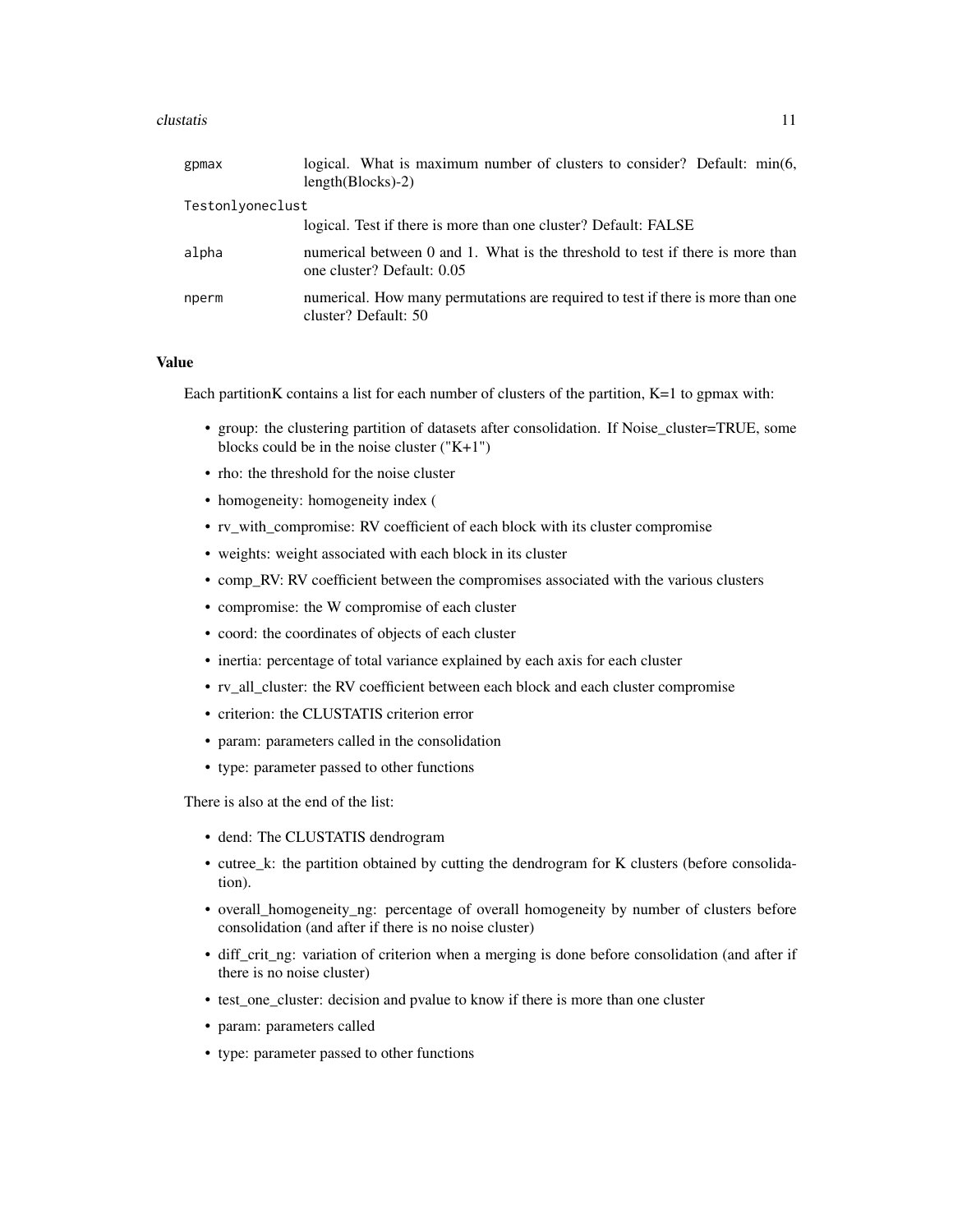#### <span id="page-11-0"></span>References

Llobell, F., Cariou, V., Vigneau, E., Labenne, A., & Qannari, E. M. (2018). Analysis and clustering of multiblock datasets by means of the STATIS and CLUSTATIS methods. Application to sensometrics. Food Quality and Preference, in Press.

Llobell, F., Vigneau, E., Qannari, E. M. (2019). Clustering datasets by means of CLUSTATIS with identification of atypical datasets. Application to sensometrics. Food Quality and Preference, 75, 97-104.

# See Also

[plot.clustatis](#page-21-1), [summary.clustatis](#page-33-1) , [clustatis\\_kmeans](#page-15-1), [statis](#page-28-1)

#### Examples

```
data(smoo)
NameBlocks=paste0("S",1:24)
cl=clustatis(Data=smoo,Blocks=rep(2,24),NameBlocks = NameBlocks)
plot(cl, ngroups=3, Graph_dend=FALSE)
summary(cl)
#with noise cluster
cl2=clustatis(Data=smoo,Blocks=rep(2,24),NameBlocks = NameBlocks,
Noise_cluster=TRUE, Graph_dend=FALSE, Graph_bar=FALSE)
```
<span id="page-11-1"></span>clustatis\_FreeSort *Perform a cluster analysis of free sorting data*

#### Description

Hierarchical clustering of free sorting data followed by a partitioning algorithm (consolidation). Each cluster of blocks is associated with a compromise computed by the STATIS method. Moreover, a noise cluster can be set up.

#### Usage

```
clustatis_FreeSort(Data, NameSub=NULL, Noise_cluster=FALSE,Itermax=30,
                           Graph_dend=TRUE, Graph_bar=TRUE, printlevel=FALSE,
                           gpmax=min(6, ncol(Data)-1), Testonlyoneclust=FALSE,
                           alpha=0.05, nperm=50)
```

| Data    | data frame or matrix. Corresponds to all variables that contain subjects results. |
|---------|-----------------------------------------------------------------------------------|
|         | Each column corresponds to a subject and gives the groups to which the products   |
|         | (rows) are assigned                                                               |
| NameSub | string vector. Name of each subject. Length must be equal to the number of        |
|         | clumn of the Data. If NULL, the names are S1,Sm. Default: NULL                    |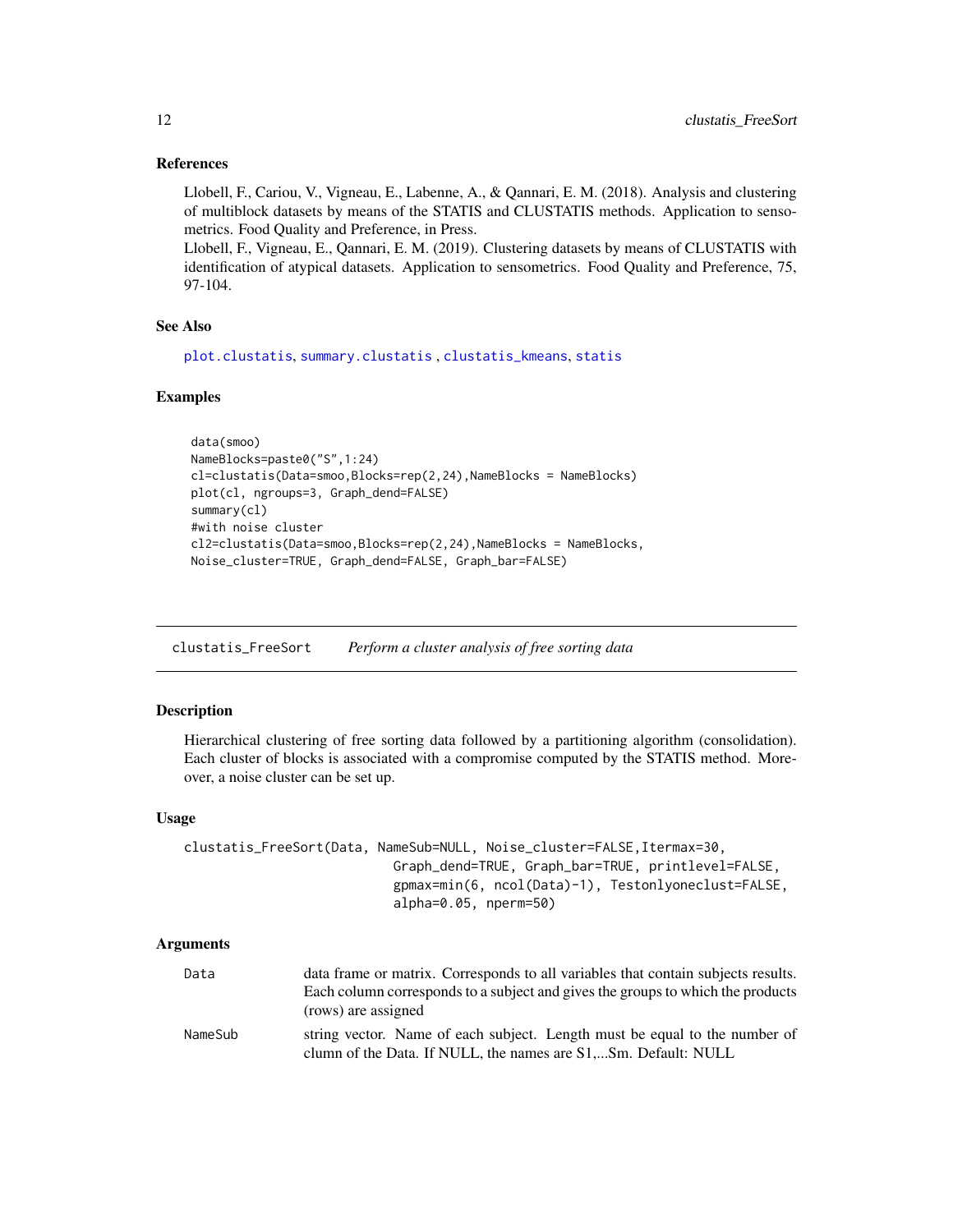| Noise_cluster    | logical. Should a noise cluster be computed? Default: FALSE                                                                                             |  |
|------------------|---------------------------------------------------------------------------------------------------------------------------------------------------------|--|
| Itermax          | numerical. Maximum of iteration for the partitioning algorithm. Default: 30                                                                             |  |
| Graph_dend       | logical. Should the dendrogram be plotted? Default: TRUE                                                                                                |  |
| Graph_bar        | logical. Should the barplot of the difference of the criterion and the barplot of<br>the overall homogeneity at each merging be plotted? Default: FALSE |  |
| printlevel       | logical. Print the number of remaining levels during the hierarchical clustering<br>algorithm? Default: FALSE                                           |  |
| gpmax            | logical. What is maximum number of clusters to consider? Default: min(6,<br>$ncol(Data)-1)$                                                             |  |
| Testonlyoneclust |                                                                                                                                                         |  |
|                  | logical. Test if there is more than one cluster? Default: FALSE                                                                                         |  |
| alpha            | numerical between 0 and 1. What is the threshold to test if there is more than<br>one cluster? Default: 0.05                                            |  |
| nperm            | numerical. How many permutations are required to test if there is more than one<br>cluster? Default: 50                                                 |  |

#### Value

Each partition K contains a list for each number of clusters of the partition,  $K=1$  to gpmax with:

- group: the clustering partition of subjects after consolidation. If Noise\_cluster=TRUE, some subjects could be in the noise cluster ("K+1")
- rho: the threshold for the noise cluster
- homogeneity: homogeneity index (
- rv\_with\_compromise: RV coefficient of each block with its cluster compromise
- weights: weight associated with each subject in its cluster
- comp\_RV: RV coefficient between the compromises associated with the various clusters
- compromise: the W compromise of each cluster
- coord: the coordinates of objects of each cluster
- inertia: percentage of total variance explained by each axis for each cluster
- rv\_all\_cluster: the RV coefficient between each subject and each cluster compromise
- criterion: the CLUSTATIS criterion error
- param: parameters called in the consolidation
- type: parameter passed to other functions

There is also at the end of the list:

- dend: The CLUSTATIS dendrogram
- cutree\_k: the partition obtained by cutting the dendrogram for K clusters (before consolidation).
- overall\_homogeneity\_ng: percentage of overall homogeneity by number of clusters before consolidation (and after if there is no noise cluster)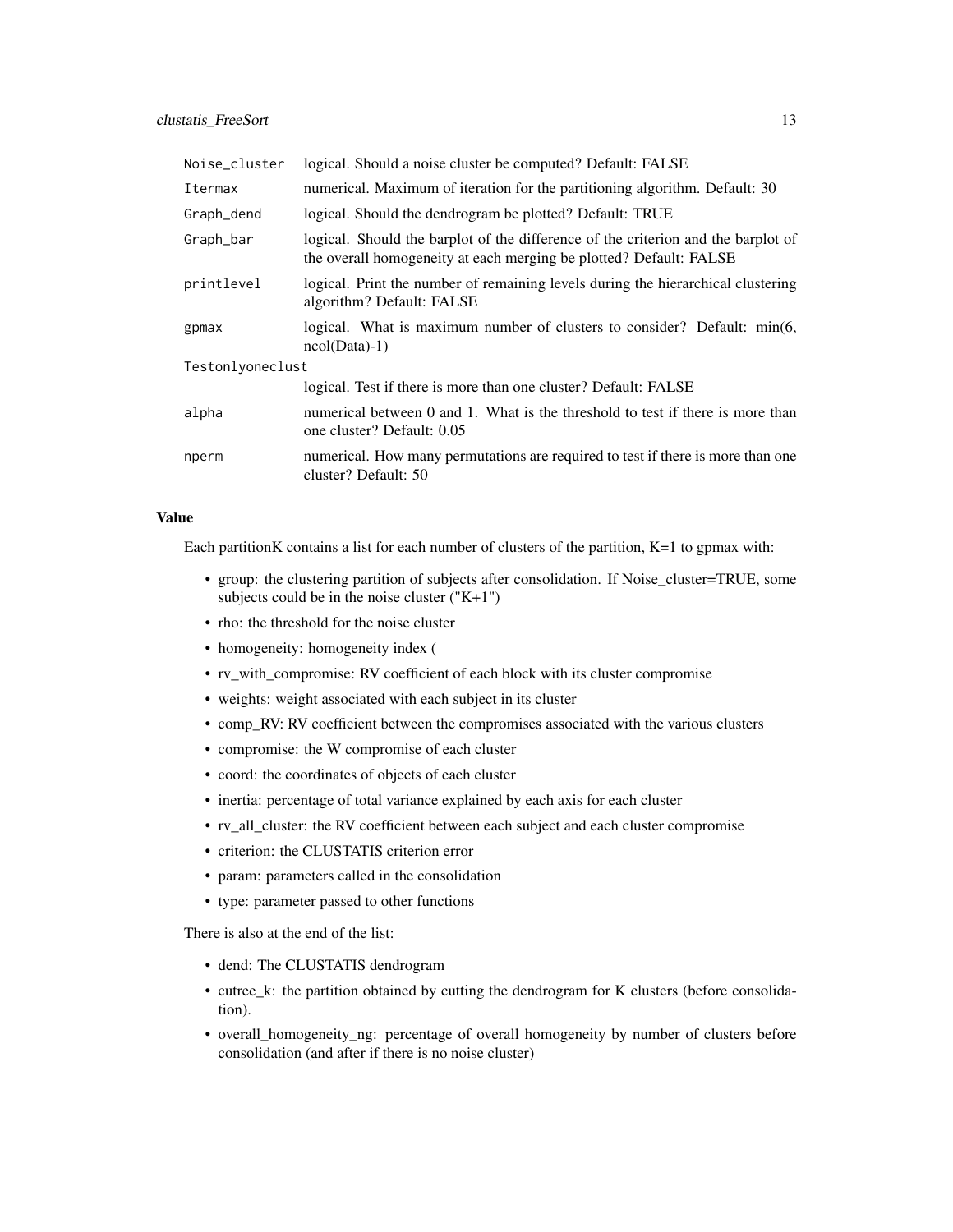- <span id="page-13-0"></span>• diff\_crit\_ng: variation of criterion when a merging is done before consolidation (and after if there is no noise cluster)
- test\_one\_cluster: decision and pvalue to know if there is more than one cluster
- param: parameters called
- type: parameter passed to other functions

#### References

Llobell, F., Cariou, V., Vigneau, E., Labenne, A., & Qannari, E. M. (2018). Analysis and clustering of multiblock datasets by means of the STATIS and CLUSTATIS methods. Application to sensometrics. Food Quality and Preference, in Press.

Llobell, F., Vigneau, E., Qannari, E. M. (2019). Clustering datasets by means of CLUSTATIS with identification of atypical datasets. Application to sensometrics. Food Quality and Preference, 75, 97-104.

# See Also

[clustatis](#page-9-1), [preprocess\\_FreeSort](#page-23-1), [summary.clustatis](#page-33-1), , [plot.clustatis](#page-21-1)

#### Examples

data(choc) res.clu=clustatis\_FreeSort(choc) plot(res.clu, Graph\_dend=FALSE) summary(res.clu)

clustatis\_FreeSort\_kmeans

*Compute the CLUSTATIS partitionning algorithm on free sorting data*

# Description

Partitionning algorithm for Free Sorting data. Each cluster is associated with a compromise computed by the STATIS method. Moreover, a noise cluster can be set up.

#### Usage

```
clustatis_FreeSort_kmeans(Data, NameSub=NULL, clust, nstart=100, rho=0,Itermax=30,
Graph_groups=TRUE, Graph_weights=FALSE, print_attempt=FALSE)
```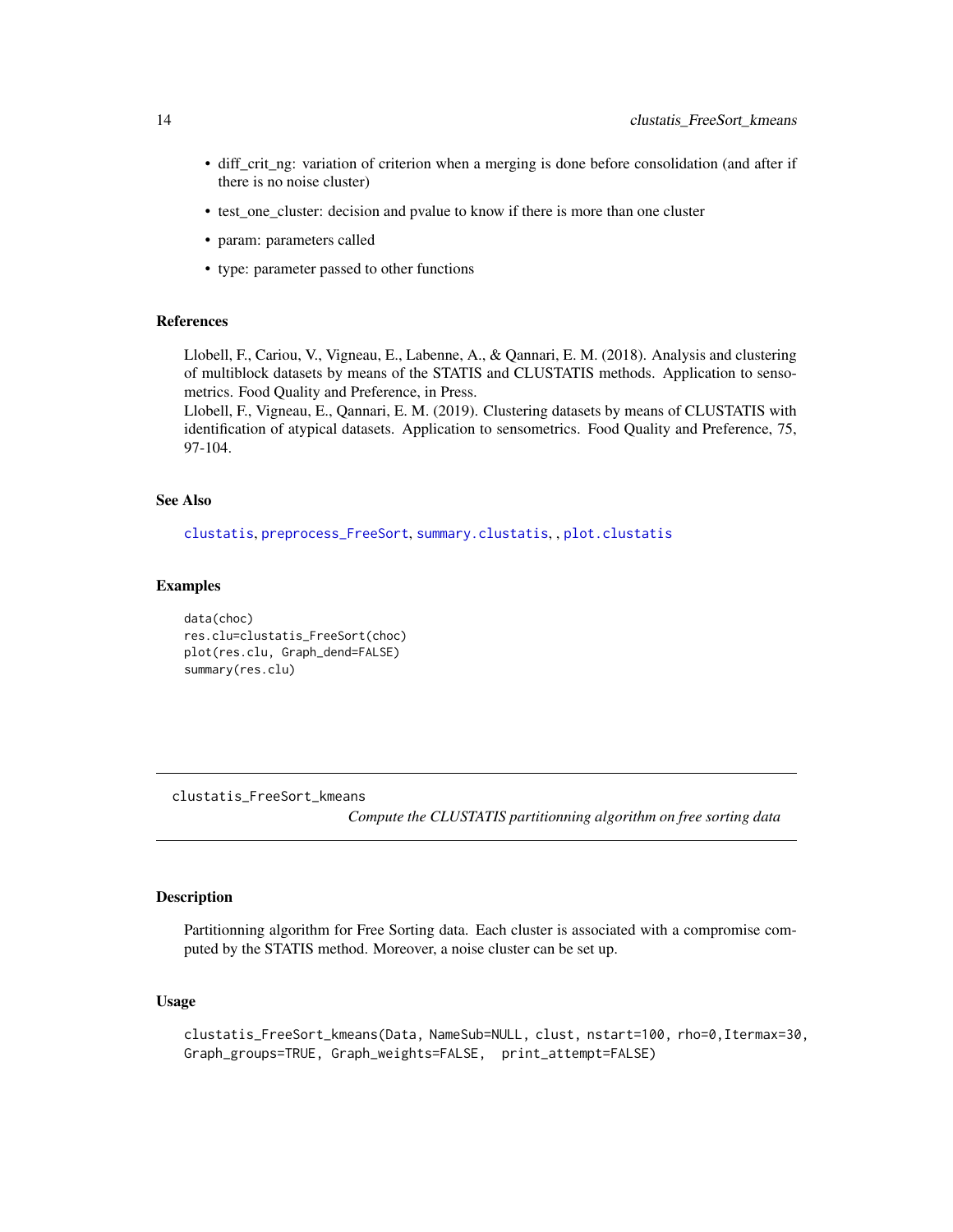#### **Arguments**

| Data          | data frame or matrix. Corresponds to all variables that contain subjects results.<br>Each column corresponds to a subject and gives the groups to which the products<br>(rows) are assigned |
|---------------|---------------------------------------------------------------------------------------------------------------------------------------------------------------------------------------------|
| NameSub       | string vector. Name of each subject. Length must be equal to the number of<br>clumn of the Data. If NULL, the names are S1,Sm. Default: NULL                                                |
| clust         | numerical vector or integer. Initial partition or number of starting partitions if<br>integer. If numerical vector, the numbers must be 1,2,3,, number of clusters                          |
| nstart        | integer. Number of starting partitions. Default: 100                                                                                                                                        |
| rho           | numerical between 0 and 1. Threshold for the noise cluster. Default:0                                                                                                                       |
| Itermax       | numerical. Maximum of iterations by partitionning algorithm. Default: 30                                                                                                                    |
| Graph_groups  | logical. Should each cluster compromise be plotted? Default: TRUE                                                                                                                           |
| Graph_weights | logical. Should the barplot of the weights in each cluster be plotted? Default:<br><b>FALSE</b>                                                                                             |
| print_attempt | logical. Print the number of remaining attempts in the multi-start case? Default:<br><b>FALSE</b>                                                                                           |

### Value

a list with:

- group: the clustering partition. If rho>0, some subjects could be in the noise cluster ("K+1")
- rho: the threshold for the noise cluster
- homogeneity: percentage of homogeneity of the subjects in each cluster and the overall homogeneity
- rv\_with\_compromise: RV coefficient of each subject with its cluster compromise
- weights: weight associated with each subject in its cluster
- comp\_RV: RV coefficient between the compromises associated with the various clusters
- compromise: the W compromise of each cluster
- coord: the coordinates of objects of each cluster
- inertia: percentage of total variance explained by each axis for each cluster
- rv\_all\_cluster: the RV coefficient between each subject and each cluster compromise
- criterion: the CLUSTATIS criterion error
- param: parameters called
- type: parameter passed to other functions

#### References

Llobell, F., Cariou, V., Vigneau, E., Labenne, A., & Qannari, E. M. (2018). Analysis and clustering of multiblock datasets by means of the STATIS and CLUSTATIS methods. Application to sensometrics. Food Quality and Preference, in Press.

Llobell, F., Vigneau, E., Qannari, E. M. (2019). Clustering datasets by means of CLUSTATIS with identification of atypical datasets. Application to sensometrics. Food Quality and Preference, 75, 97-104.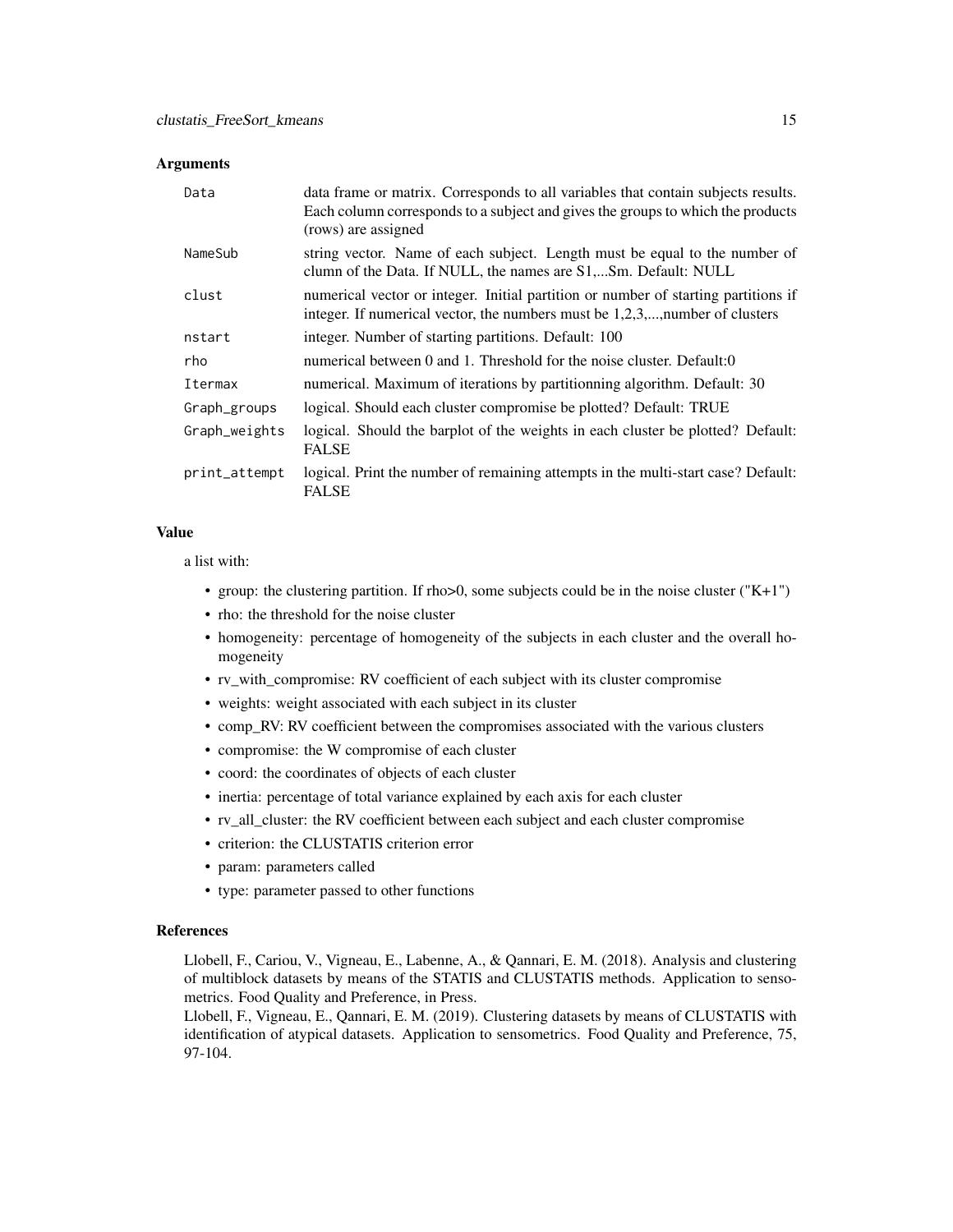# See Also

```
clustatis_FreeSort, preprocess_FreeSort, summary.clustatis, , plot.clustatis
```
#### Examples

```
data(choc)
res.clu=clustatis_FreeSort_kmeans(choc, clust=2)
plot(res.clu, Graph_groups=FALSE, Graph_weights=TRUE)
summary(res.clu)
```
<span id="page-15-1"></span>

| clustatis kmeans | Compute the CLUSTATIS partitionning algorithm on different blocks      |
|------------------|------------------------------------------------------------------------|
|                  | of quantitative variables. Can be performed using a multi start strat- |
|                  | egy or initial partition provided by the user                          |

# Description

Partitionning algorithm for quantitative variables. Each cluster is associated with a compromise computed by the STATIS method. Moreover, a noise cluster can be set up.

#### Usage

```
clustatis_kmeans(Data, Blocks, clust, nstart=100, rho=0, NameBlocks=NULL,
Itermax=30,Graph_groups=TRUE, Graph_weights=FALSE,
scale=FALSE, print_attempt=FALSE)
```

| Data          | data frame or matrix. Correspond to all the blocks of variables merged horizon-<br>tally                                                                           |
|---------------|--------------------------------------------------------------------------------------------------------------------------------------------------------------------|
| <b>Blocks</b> | numerical vector. The number of variables of each block. The sum must be<br>equal to the number of columns of Data                                                 |
| clust         | numerical vector or integer. Initial partition or number of starting partitions if<br>integer. If numerical vector, the numbers must be 1,2,3,, number of clusters |
| nstart        | integer. Number of starting partitions. Default: 100                                                                                                               |
| rho           | numerical between 0 and 1. Threshold for the noise cluster. Default:0                                                                                              |
| NameBlocks    | string vector. Name of each block. Length must be equal to the length of Blocks<br>vector. If NULL, the names are B1,Bm. Default: NULL                             |
| Itermax       | numerical. Maximum of iterations by partitionning algorithm. Default: 30                                                                                           |
| Graph_groups  | logical. Should each cluster compromise be plotted? Default: TRUE                                                                                                  |
| Graph_weights | logical. Should the barplot of the weights in each cluster be plotted? Default:<br><b>FALSE</b>                                                                    |
| scale         | logical. Should the data variables be scaled? Default: FALSE                                                                                                       |
| print_attempt | logical. Print the number of remaining attempts in the multi-start case? Default:<br><b>FALSE</b>                                                                  |

<span id="page-15-0"></span>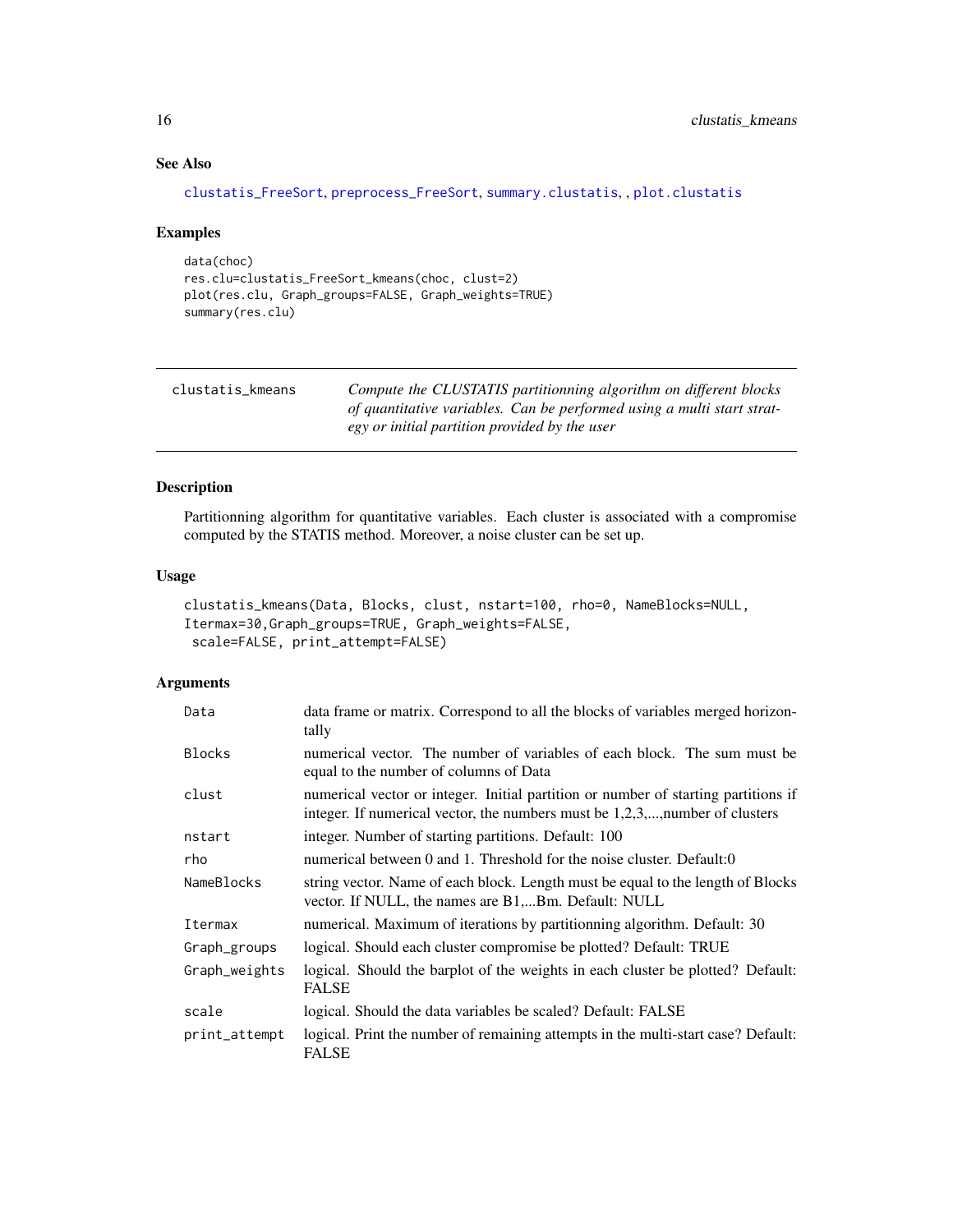#### <span id="page-16-0"></span>clustatis\_kmeans 17

#### Value

a list with:

- group: the clustering partition. If rho $>0$ , some blocks could be in the noise cluster ("K+1")
- rho: the threshold for the noise cluster
- homogeneity: percentage of homogeneity of the blocks in each cluster and the overall homogeneity
- rv\_with\_compromise: RV coefficient of each block with its cluster compromise
- weights: weight associated with each block in its cluster
- comp\_RV: RV coefficient between the compromises associated with the various clusters
- compromise: the W compromise of each cluster
- coord: the coordinates of objects of each cluster
- inertia: percentage of total variance explained by each axis for each cluster
- rv\_all\_cluster: the RV coefficient between each block and each cluster compromise
- criterion: the CLUSTATIS criterion error
- param: parameters called
- type: parameter passed to other functions

# References

Llobell, F., Cariou, V., Vigneau, E., Labenne, A., & Qannari, E. M. (2018). Analysis and clustering of multiblock datasets by means of the STATIS and CLUSTATIS methods. Application to sensometrics. Food Quality and Preference, in Press.

Llobell, F., Vigneau, E., Qannari, E. M. (2019). Clustering datasets by means of CLUSTATIS with identification of atypical datasets. Application to sensometrics. Food Quality and Preference, 75, 97-104.

# See Also

[plot.clustatis](#page-21-1), [clustatis](#page-9-1), [summary.clustatis](#page-33-1), [statis](#page-28-1)

```
data(smoo)
NameBlocks=paste0("S",1:24)
#with multi-start
cl_km=clustatis_kmeans(Data=smoo,Blocks=rep(2,24),NameBlocks = NameBlocks, clust=3)
#with an initial partition
cl=clustatis(Data=smoo,Blocks=rep(2,24),NameBlocks = NameBlocks,
Graph_dend=FALSE)
partition=cl$cutree_k$partition3
cl_km2=clustatis_kmeans(Data=smoo,Blocks=rep(2,24),NameBlocks = NameBlocks,
clust=partition, Graph_weights=FALSE, Graph_groups=FALSE)
graphics.off()
```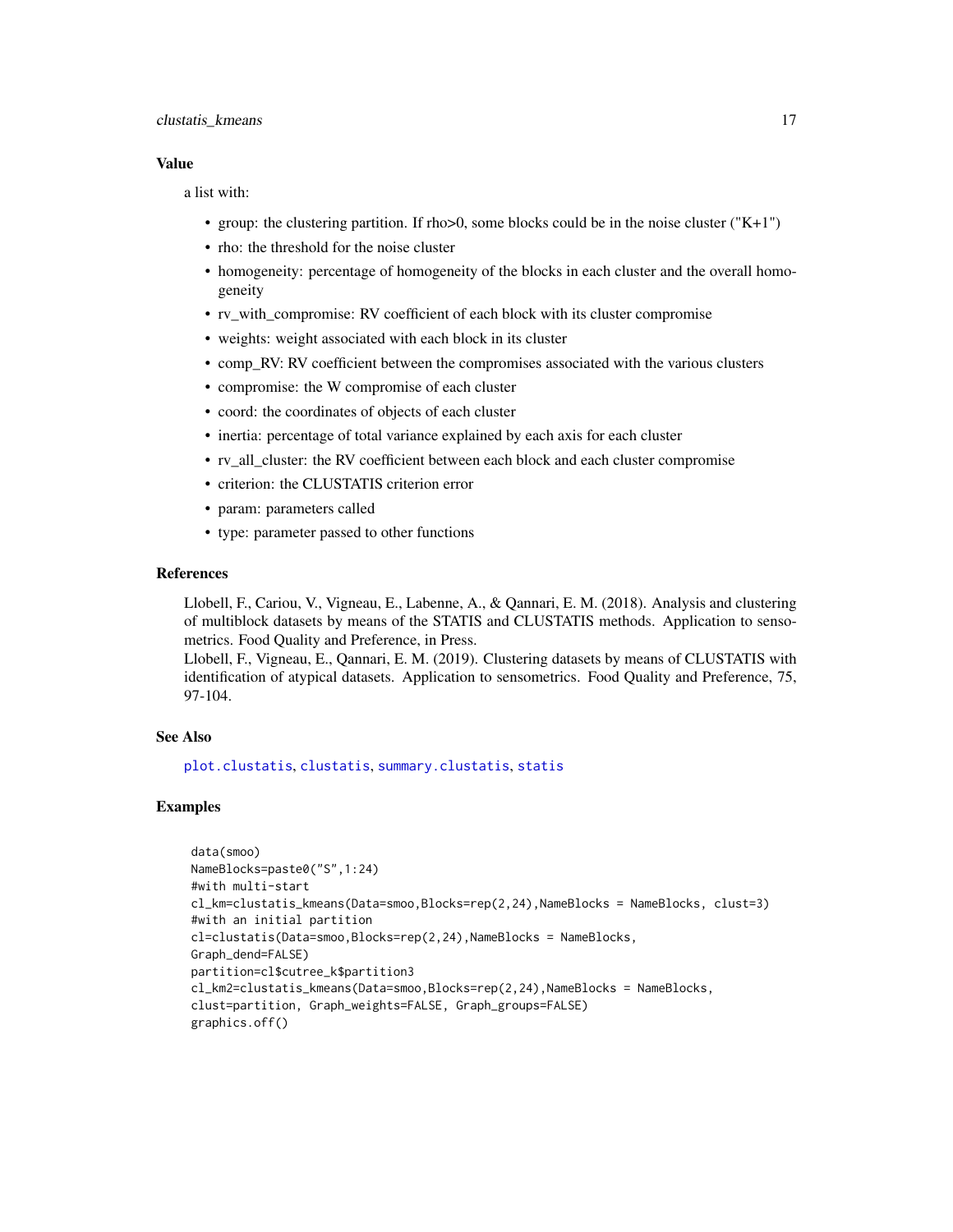<span id="page-17-1"></span><span id="page-17-0"></span>

#### Description

Permutation test on the agreement between subjects for each attribute in a CATA experiment

#### Usage

consistency\_cata(Data,nblo, nperm=100, alpha=0.05, printAttrTest=FALSE)

#### Arguments

| Data          | data frame or matrix. Correspond to all the blocks of variables merged horizon-<br>tally |
|---------------|------------------------------------------------------------------------------------------|
| nblo          | numerical. Number of blocks (subjects).                                                  |
| nperm         | numerical. How many permutations are required? Default: 100                              |
| alpha         | numerical between 0 and 1. What is the threshold? Default: 0.05                          |
| printAttrTest | logical. Print the number of remaining attributes to be tested? Default: FALSE           |

#### Value

a list with:

- consist: the consistent attributes
- no\_consist: the inconsistent attributes
- pval: pvalue for each test

# References

Llobell, F., Giacalone, D., Labenne, A., Qannari, E.M. (2019). Assessment of the agreement and cluster analysis of the respondents in a CATA experiment. Food Quality and Preference, 77, 184- 190.

# See Also

[consistency\\_cata\\_panel](#page-18-1), [change\\_cata\\_format](#page-4-1)

```
data(straw)
#with only 40 subjects
consistency_cata(Data=straw[,1:(16*40)], nblo=40)
#with all subjects
consistency_cata(Data=straw, nblo=114, printAttrTest=TRUE)
```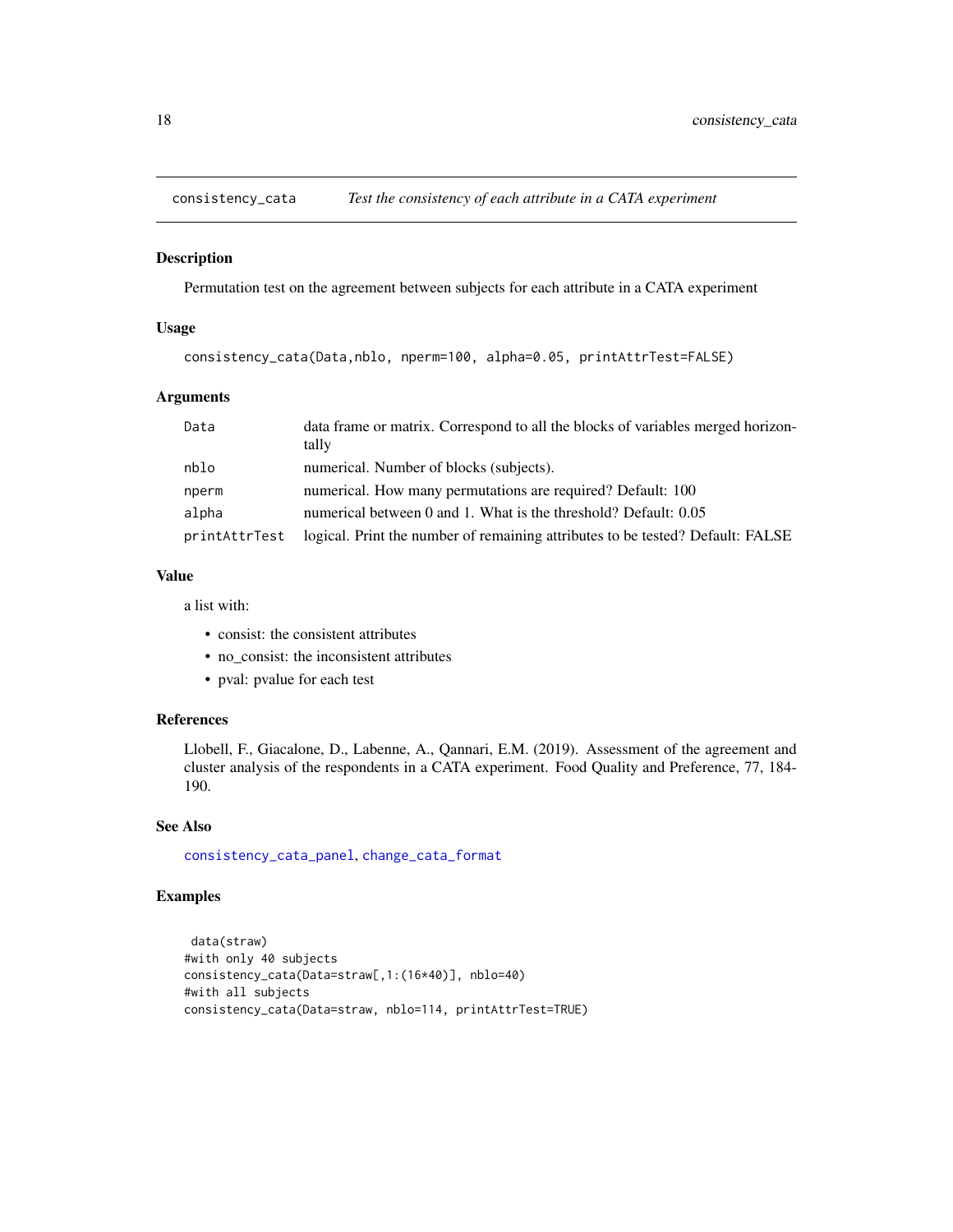<span id="page-18-1"></span><span id="page-18-0"></span>consistency\_cata\_panel

*Test the consistency of the panel in a CATA experiment*

# Description

Permutation test on the agreement between subjects in a CATA experiment

# Usage

```
consistency_cata_panel(Data,nblo, nperm=100, alpha=0.05)
```
# Arguments

| data frame or matrix. Correspond to all the blocks of variables merged horizon-<br>tally |
|------------------------------------------------------------------------------------------|
| numerical. Number of blocks (subjects).                                                  |
| numerical. How many permutations are required? Default: 100                              |
| numerical between 0 and 1. What is the threshold? Default: 0.05                          |
|                                                                                          |

#### Value

a list with:

- answer: the answer of the test
- pval: pvalue of the test

# References

Llobell, F., Giacalone, D., Labenne, A., Qannari, E.M. (2019). Assessment of the agreement and cluster analysis of the respondents in a CATA experiment. Food Quality and Preference, 77, 184- 190.

#### See Also

[consistency\\_cata](#page-17-1), [change\\_cata\\_format](#page-4-1)

```
data(straw)
#with all subjects
consistency_cata_panel(Data=straw, nblo=114)
```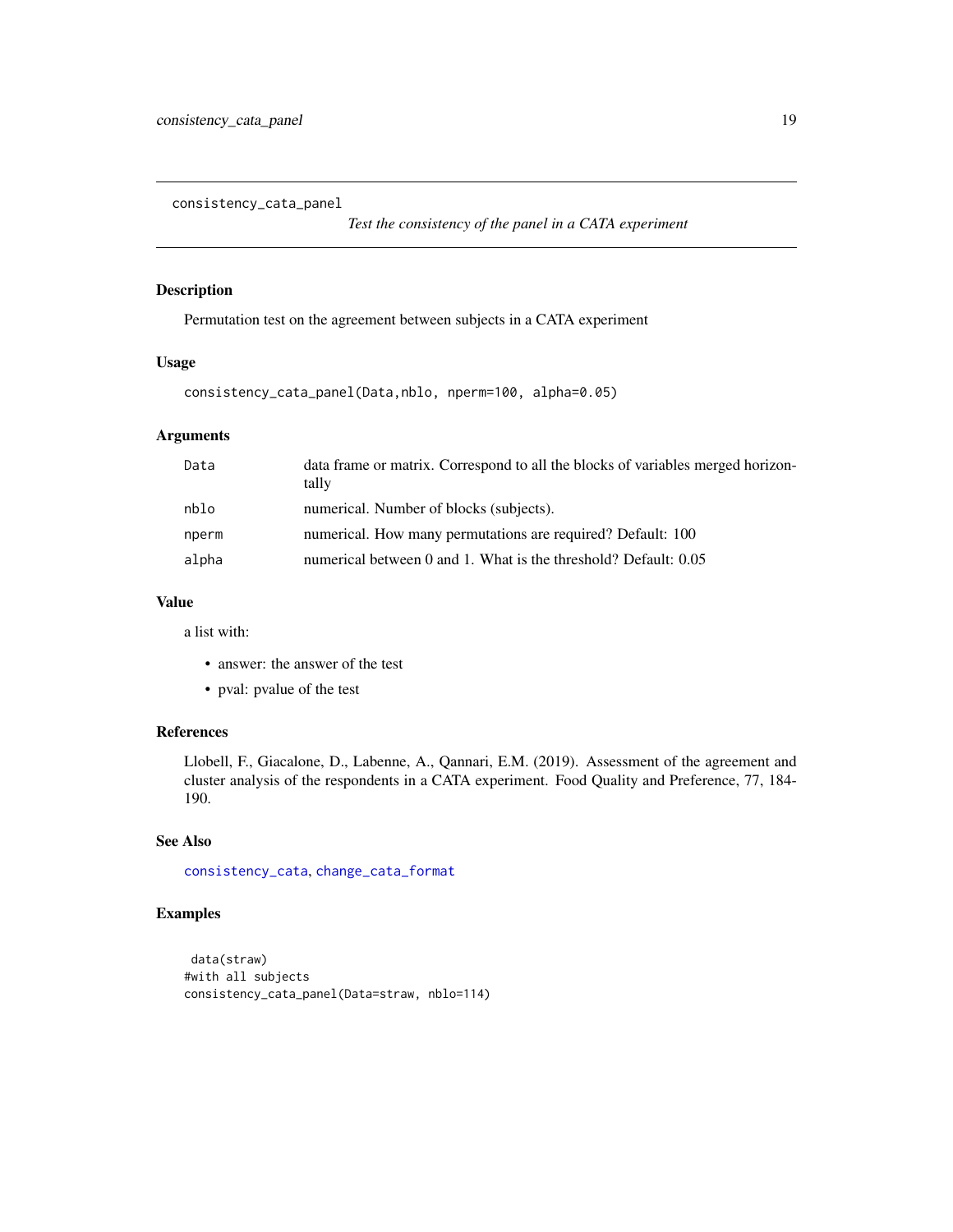<span id="page-19-1"></span><span id="page-19-0"></span>

# Description

This function plots the CATATIS map and CATATIS weights

# Usage

```
## S3 method for class 'catatis'
plot(x, Graph=TRUE, Graph_weights=TRUE, Graph_eig=TRUE,
 axes=c(1,2), tit="CATATIS", cex=1, col.obj="blue", col.attr="red", ...)
```
# Arguments

| $\mathsf{x}$  | object of class 'catatis'                                                                                                                       |
|---------------|-------------------------------------------------------------------------------------------------------------------------------------------------|
| Graph         | logical. Show the graphical representation? Default: TRUE                                                                                       |
| Graph_weights | logical. Should the barplot of the weights be plotted? Default: TRUE                                                                            |
| Graph_eig     | logical. Should the barplot of the eigenvalues be plotted? Only with Graph=TRUE.<br>Default: TRUE                                               |
| axes          | numerical vector (length 2). Axes to be plotted                                                                                                 |
| tit           | string. Title for the graphical representation. Default: 'CATATIS'                                                                              |
| cex           | numerical. Numeric character expansion factor; multiplied by par ("cex") yields<br>the final character size. NULL and NA are equivalent to 1.0. |
| col.obj       | numerical or string. Color for the objects points. Default: "blue"                                                                              |
| col.attr      | numerical or string. Color for the attributes points. Default: "red"                                                                            |
| $\ddots$      | further arguments passed to or from other methods                                                                                               |

#### Value

the CATATIS map

# See Also

[catatis](#page-2-1)

```
data(straw)
res.cat=catatis(straw, nblo=114)
plot(res.cat, Graph_weights=FALSE, axes=c(1,3))
```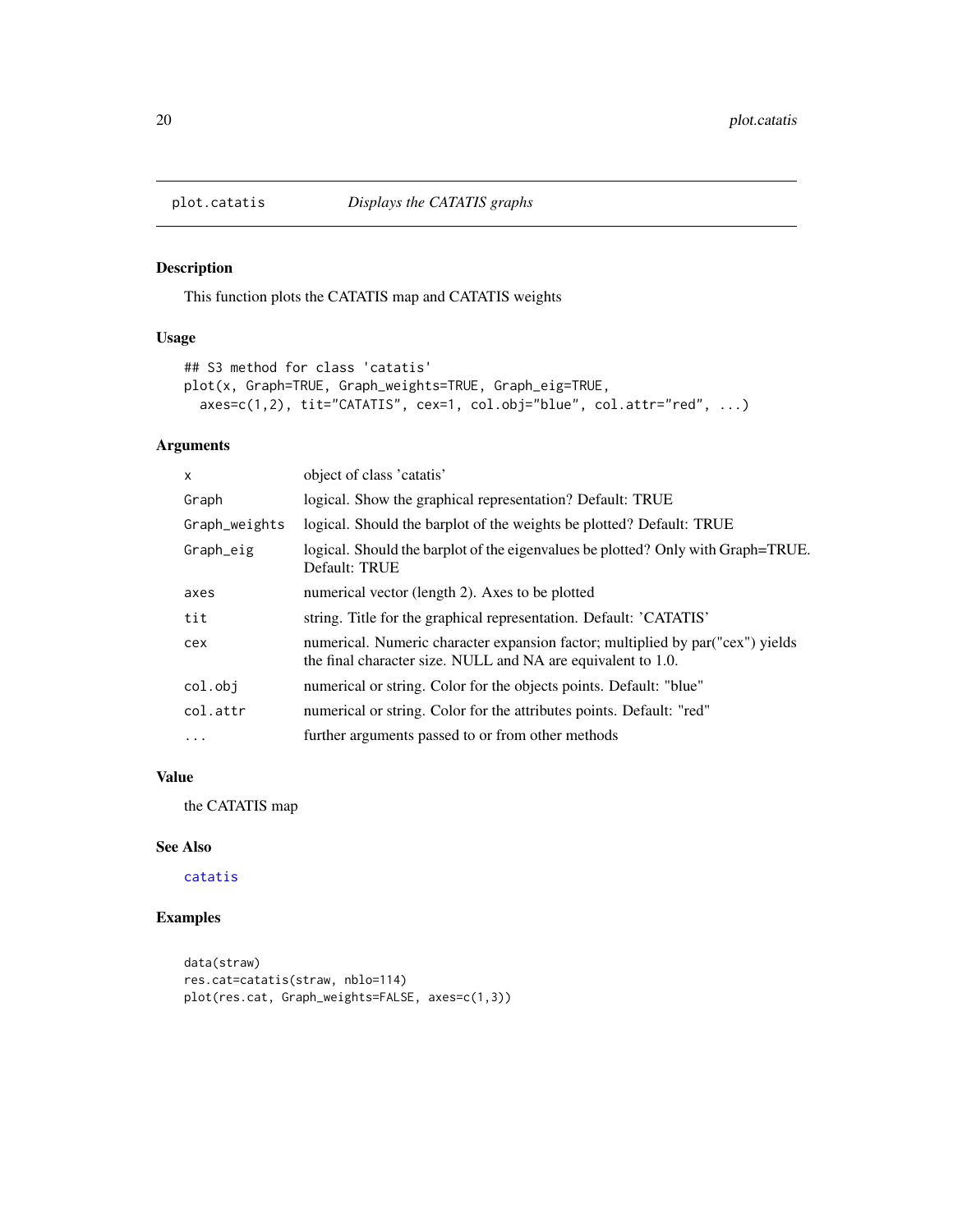<span id="page-20-1"></span><span id="page-20-0"></span>

# Description

This function plots dendrogram, variation of the merging criterion, weights and CATATIS map of each cluster

# Usage

```
## S3 method for class 'cluscata'
plot(x, ngroups=NULL, Graph_groups=TRUE, Graph_dend=TRUE,
Graph_bar=FALSE, Graph_weights=FALSE, axes=c(1,2), cex=1,
col.obj="blue", col.attr="red", ...)
```
# Arguments

| $\mathsf{x}$  | object of class 'cluscata'.                                                                                                                                                                                                                                        |
|---------------|--------------------------------------------------------------------------------------------------------------------------------------------------------------------------------------------------------------------------------------------------------------------|
| ngroups       | number of groups to consider. Ignored for cluscata_kmeans results. Default:<br>recommended number of clusters                                                                                                                                                      |
| Graph_groups  | logical. Should each cluster compromise graphical representation be plotted?<br>Default: TRUE                                                                                                                                                                      |
| Graph_dend    | logical. Should the dendrogram be plotted? Default: TRUE                                                                                                                                                                                                           |
| Graph_bar     | logical. Should the barplot of the difference of the criterion and the barplot of<br>the overall homogeneity at each merging step of the hierarchical algorithm be<br>plotted? Also available after consolidation if Noise_cluster=FALSE. Default:<br><b>FALSE</b> |
| Graph_weights | logical. Should the barplot of the weights in each cluster be plotted? Default:<br><b>FALSE</b>                                                                                                                                                                    |
| axes          | numerical vector (length 2). Axes to be plotted. Default: $c(1,2)$                                                                                                                                                                                                 |
| cex           | numerical. Numeric character expansion factor; multiplied by par("cex") yields<br>the final character size. NULL and NA are equivalent to 1.0.                                                                                                                     |
| col.obj       | numerical or string. Color for the objects points. Default: "blue"                                                                                                                                                                                                 |
| col.attr      | numerical or string. Color for the attributes points. Default: "red"                                                                                                                                                                                               |
| .             | further arguments passed to or from other methods                                                                                                                                                                                                                  |

# Value

the CLUSCATA graphs

#### See Also

[cluscata](#page-5-1) , [cluscata\\_kmeans](#page-7-1)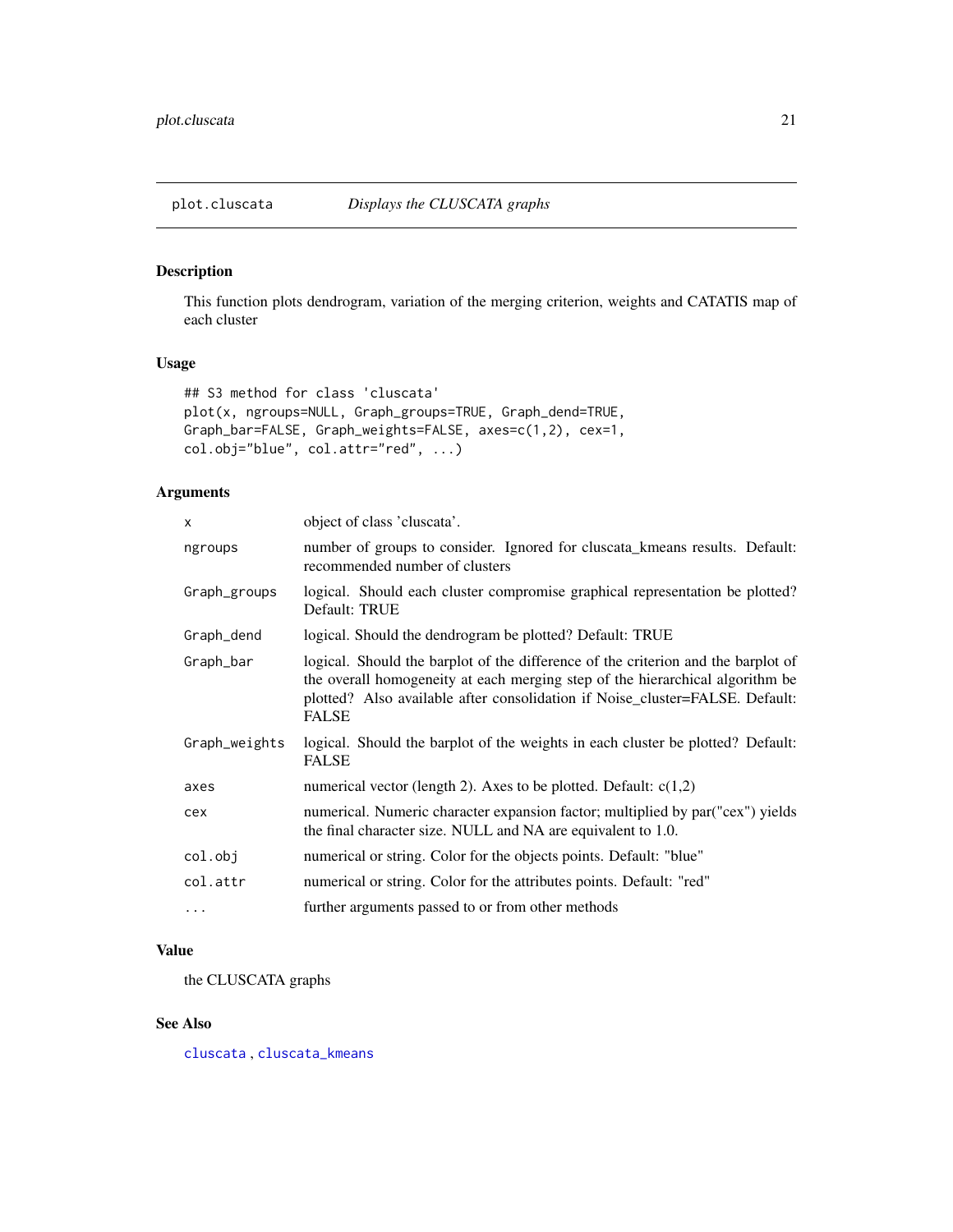# Examples

```
data(straw)
res=cluscata(Data=straw[,1:(16*40)], nblo=40)
plot(res, ngroups=3, Graph_dend=FALSE)
plot(res, ngroups=3, Graph_dend=FALSE,Graph_bar=FALSE, Graph_weights=FALSE, axes=c(1,3))
```
<span id="page-21-1"></span>plot.clustatis *Displays the CLUSTATIS graphs*

# Description

This function plots dendrogram, variation of the merging criterion, weights and STATIS map of each cluster

### Usage

```
## S3 method for class 'clustatis'
plot(x, ngroups=NULL, Graph_groups=TRUE, Graph_dend=TRUE,
Graph_bar=FALSE, Graph_weights=FALSE, axes=c(1,2), col=NULL, cex=1, font=1, ...)
```

| $\times$      | object of class 'clustatis'.                                                                                                                                                                                                                                       |
|---------------|--------------------------------------------------------------------------------------------------------------------------------------------------------------------------------------------------------------------------------------------------------------------|
| ngroups       | number of groups to consider. Ignored for clustatis_kmeans results. Default:<br>recommended number of clusters                                                                                                                                                     |
| Graph_groups  | logical. Should each cluster compromise graphical representation be plotted?<br>Default: TRUE                                                                                                                                                                      |
| Graph_dend    | logical. Should the dendrogram be plotted? Default: TRUE                                                                                                                                                                                                           |
| Graph_bar     | logical. Should the barplot of the difference of the criterion and the barplot of<br>the overall homogeneity at each merging step of the hierarchical algorithm be<br>plotted? Also available after consolidation if Noise_cluster=FALSE. Default:<br><b>FALSE</b> |
| Graph_weights | logical. Should the barplot of the weights in each cluster be plotted? Default:<br><b>FALSE</b>                                                                                                                                                                    |
| axes          | numerical vector (length 2). Axes to be plotted. Default: $c(1,2)$                                                                                                                                                                                                 |
| col           | vector. Color for each object. Default: rainbow(nrow(Data))                                                                                                                                                                                                        |
| cex           | numerical. Numeric character expansion factor; multiplied by par("cex") yields<br>the final character size. NULL and NA are equivalent to 1.0.                                                                                                                     |
| font          | numerical. Integer specifying font to use for text. 1=plain, 2=bold, 3=italic,<br>4=bold italic, 5=symbol. Default: 1                                                                                                                                              |
| $\cdots$      | further arguments passed to or from other methods                                                                                                                                                                                                                  |

<span id="page-21-0"></span>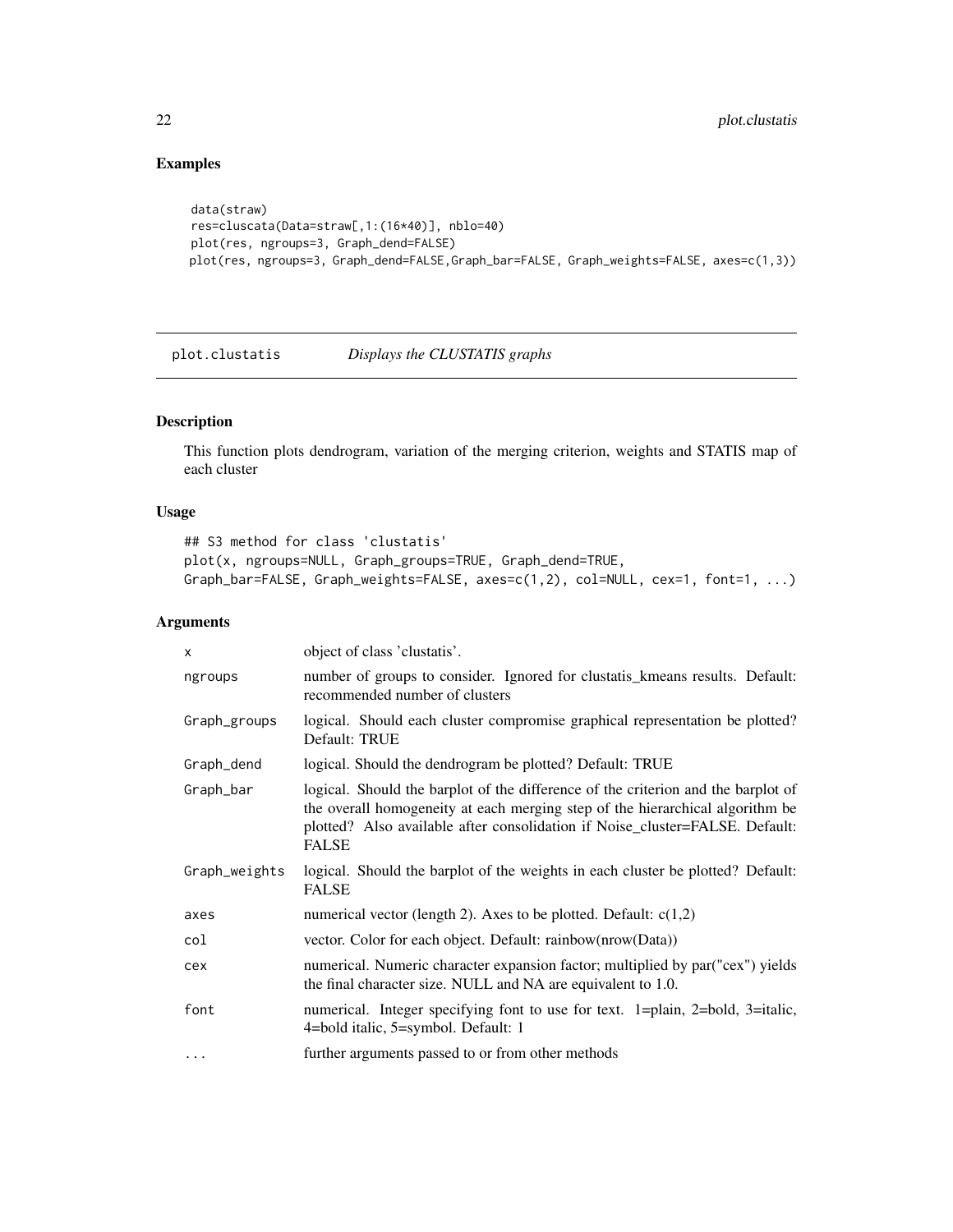#### <span id="page-22-0"></span>plot.statis 23

# Value

the CLUSTATIS graphs

# See Also

[clustatis](#page-9-1) , [clustatis\\_kmeans](#page-15-1)

# Examples

```
data(smoo)
NameBlocks=paste0("S",1:24)
cl=clustatis(Data=smoo,Blocks=rep(2,24),NameBlocks = NameBlocks)
plot(cl, ngroups=3, Graph_dend=FALSE)
plot(cl, ngroups=3, Graph_dend=FALSE, axes=c(1,3))
graphics.off()
```
<span id="page-22-1"></span>plot.statis *Displays the STATIS graphs*

# Description

This function plots the STATIS map and STATIS weights

# Usage

```
## S3 method for class 'statis'
plot(x, axes=c(1,2), Graph_obj=TRUE,
Graph_weights=TRUE, Graph_eig=TRUE, tit="STATIS", col=NULL, cex=1, font=1,
xlim=NULL, ylim=NULL, ...)
```

| $\mathsf{x}$  | object of class 'statis'                                                                              |
|---------------|-------------------------------------------------------------------------------------------------------|
| axes          | numerical vector (length 2). Axes to be plotted. Default: $c(1,2)$                                    |
| Graph_obj     | logical. Should the compromise graphical representation be plotted? Default:<br><b>TRUE</b>           |
| Graph_weights | logical. Should the barplot of the weights be plotted? Default: TRUE                                  |
| Graph_eig     | logical. Should the barplot of the eigenvalues be plotted? Only with Graph_obj=TRUE.<br>Default: TRUE |
| tit           | string. Title for the objects graphical representation. Default: 'STATIS'                             |
| col           | vector. Color for each object. If NULL, col=rainbow(nrow(Data)). Default:<br><b>NULL</b>              |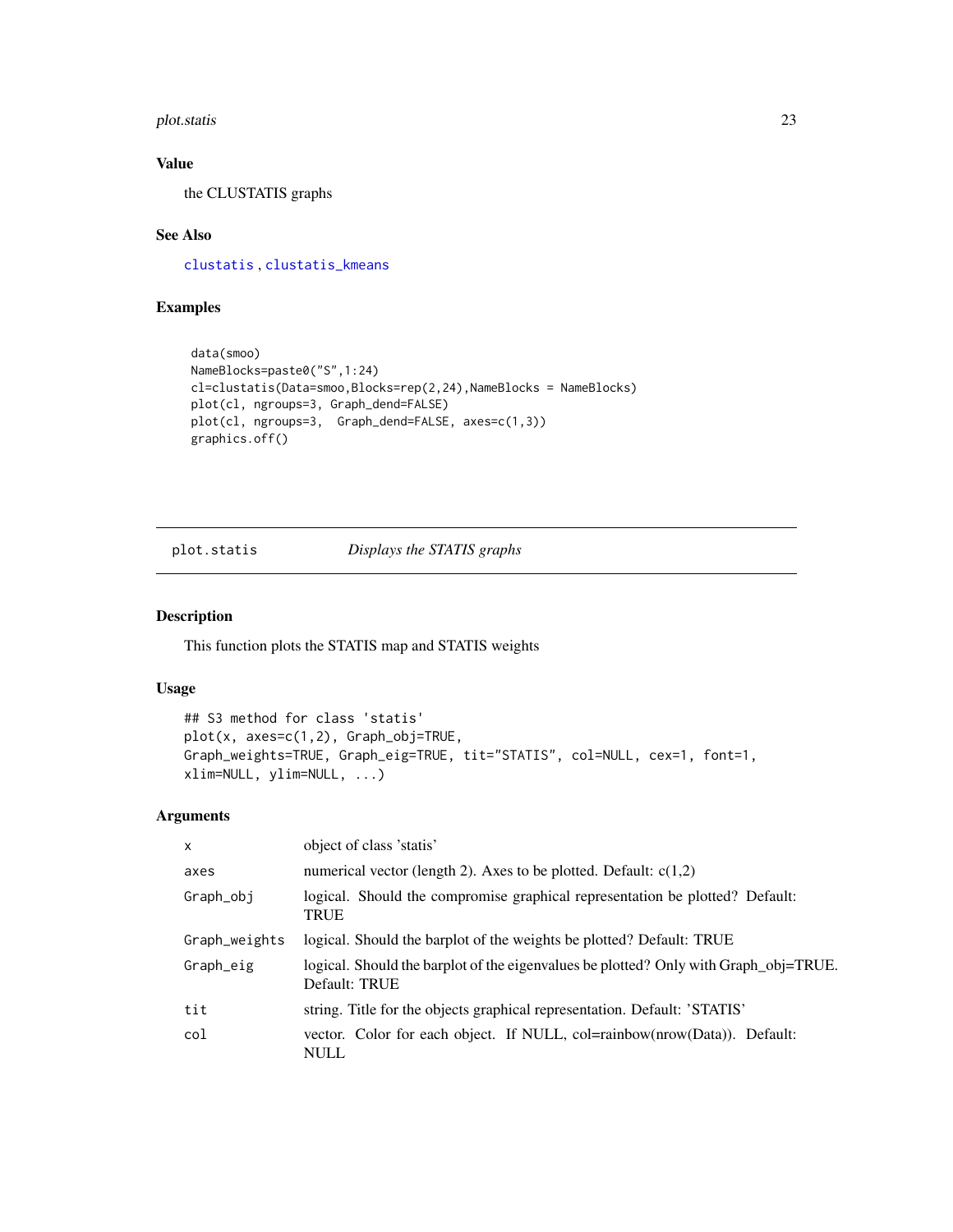<span id="page-23-0"></span>

| font<br>numerical. Integer specifying font to use for text. 1=plain, 2=bold, 3=italic,<br>4=bold italic, 5=symbol. Default: 1<br>numerical vector (length 2). Minimum and maximum for x coordinates.<br>xlim |  |
|--------------------------------------------------------------------------------------------------------------------------------------------------------------------------------------------------------------|--|
|                                                                                                                                                                                                              |  |
|                                                                                                                                                                                                              |  |
| numerical vector (length 2). Minimum and maximum for y coordinates.<br>vlim                                                                                                                                  |  |
| further arguments passed to or from other methods<br>$\cdot$                                                                                                                                                 |  |

# Value

the STATIS graphs

# See Also

[statis](#page-28-1)

# Examples

```
data(smoo)
NameBlocks=paste0("S",1:24)
st=statis(Data=smoo,Blocks=rep(2,24),NameBlocks = NameBlocks)
plot(st, axes=c(1,3), Graph_weights=FALSE)
```
<span id="page-23-1"></span>preprocess\_FreeSort *Preprocessing for Free Sorting Data*

# Description

For Free Sorting Data, this preprocessing is needed.

# Usage

```
preprocess_FreeSort(Data, NameSub=NULL)
```

| Data    | data frame or matrix. Corresponds to all variables that contain subjects results.                                                            |
|---------|----------------------------------------------------------------------------------------------------------------------------------------------|
|         | Each column corresponds to a subject and gives the groups to which the products                                                              |
|         | (rows) are assigned                                                                                                                          |
| NameSub | string vector. Name of each subject. Length must be equal to the number of<br>clumn of the Data. If NULL, the names are S1,Sm. Default: NULL |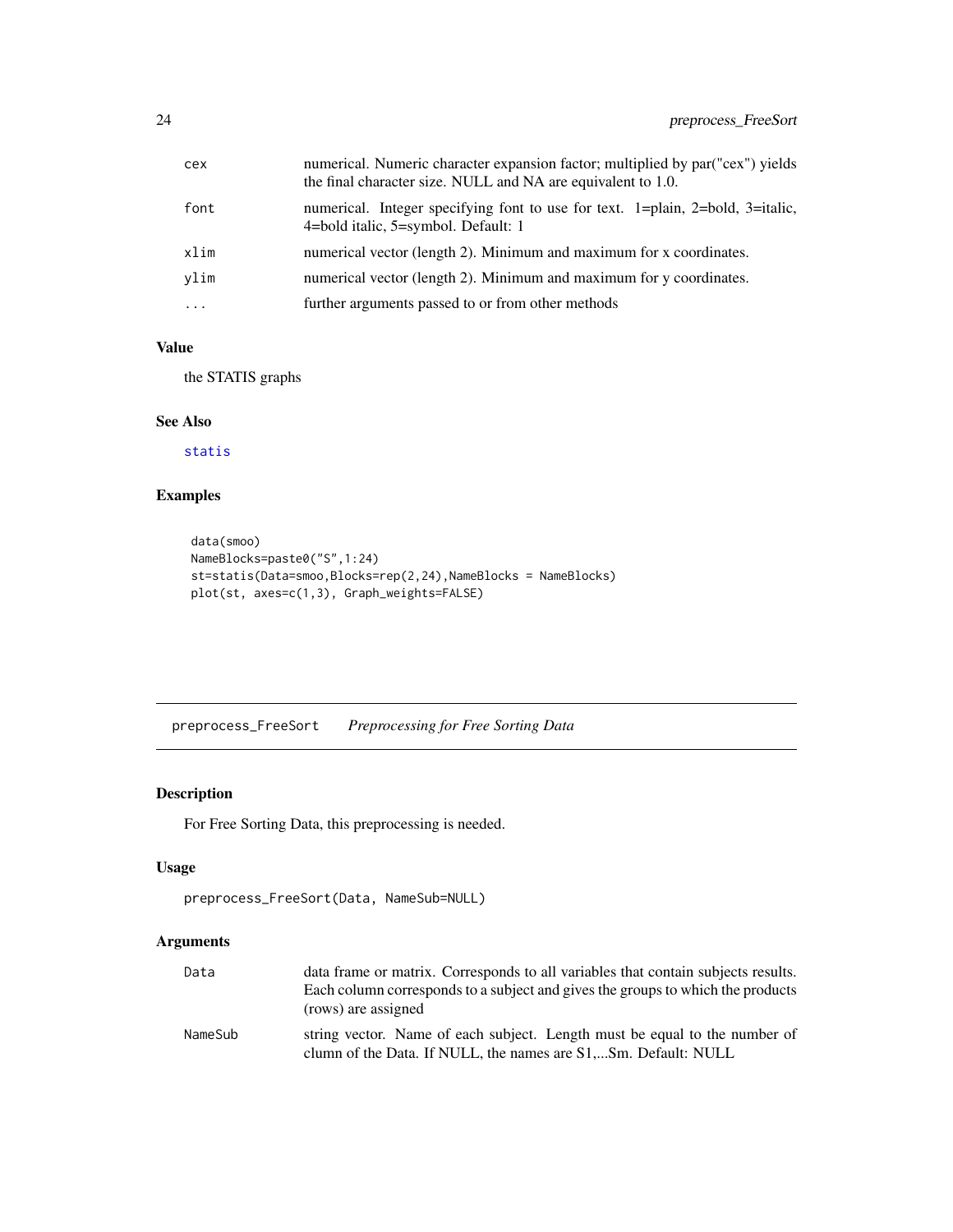# <span id="page-24-0"></span>print.catatis 25

# Value

A list with:

- new\_Data: the Data transformed
- Blocks: the number of groups for each subject
- NameBlocks: the name of each subject

#### References

Llobell, F., Cariou, V., Vigneau, E., Labenne, A., & Qannari, E. M. (2018). Analysis and clustering of multiblock datasets by means of the STATIS and CLUSTATIS methods. Application to sensometrics. Food Quality and Preference, in Press.

# See Also

[clustatis](#page-9-1), [clustatis\\_FreeSort](#page-11-1)

# Examples

```
data(choc)
prepro=preprocess_FreeSort(choc)
```
print.catatis *Print the CATATIS results*

# Description

Print the CATATIS results

#### Usage

```
## S3 method for class 'catatis'
print(x, \ldots)
```
#### Arguments

|                         | object of class 'catatis'                         |
|-------------------------|---------------------------------------------------|
| $\cdot$ $\cdot$ $\cdot$ | further arguments passed to or from other methods |

# See Also

[catatis](#page-2-1)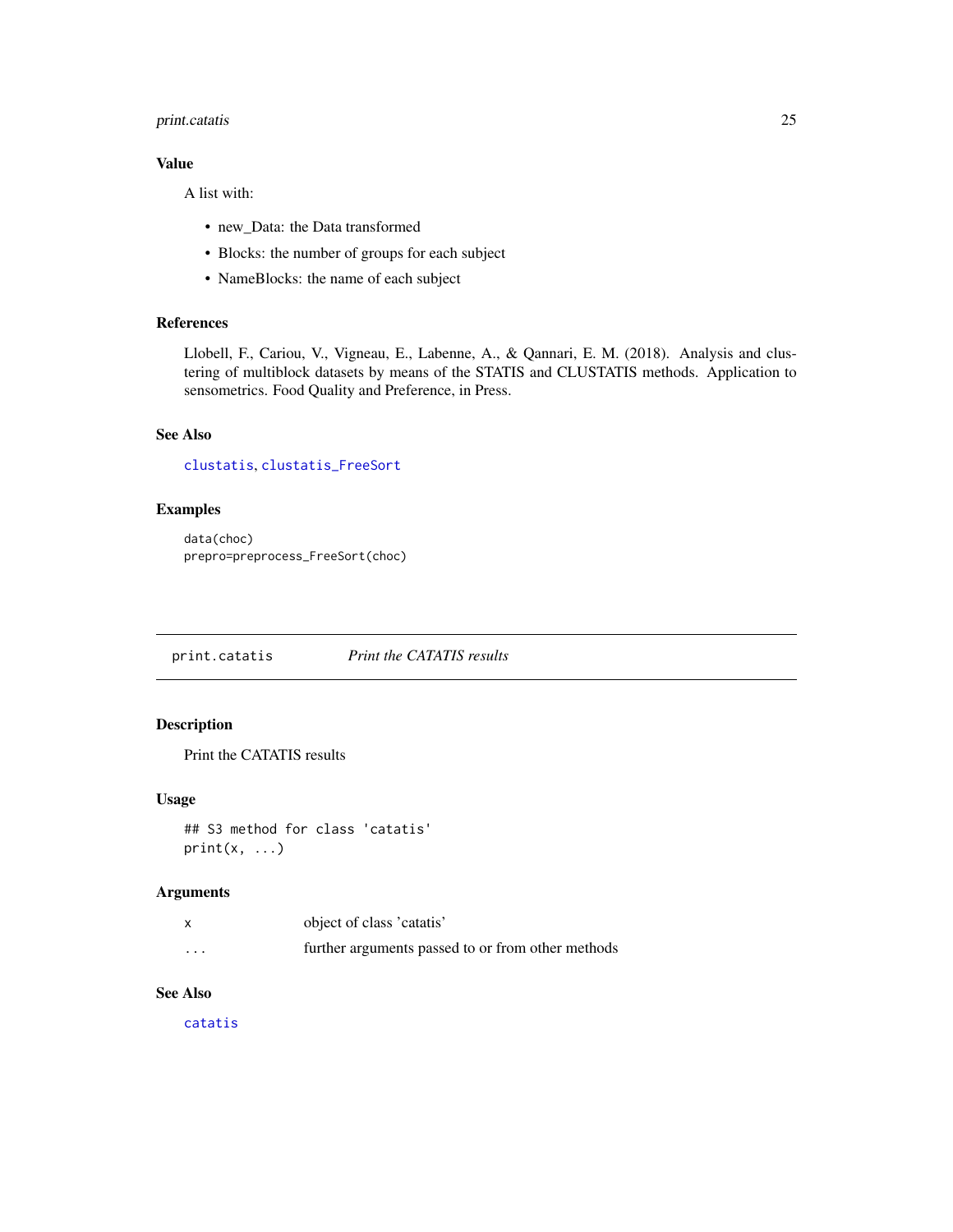<span id="page-25-0"></span>

# Description

Print the CLUSCATA results

#### Usage

## S3 method for class 'cluscata'  $print(x, \ldots)$ 

# Arguments

|          | object of class 'cluscata'                        |
|----------|---------------------------------------------------|
| $\cdots$ | further arguments passed to or from other methods |

# See Also

[cluscata](#page-5-1) , [cluscata\\_kmeans](#page-7-1)

print.clustatis *Print the CLUSTATIS results*

# Description

Print the CLUSTATIS results

# Usage

```
## S3 method for class 'clustatis'
print(x, \ldots)
```
# Arguments

|                         | object of class 'clustatis'                       |
|-------------------------|---------------------------------------------------|
| $\cdot$ $\cdot$ $\cdot$ | further arguments passed to or from other methods |

# See Also

[clustatis](#page-9-1) , [clustatis\\_kmeans](#page-15-1)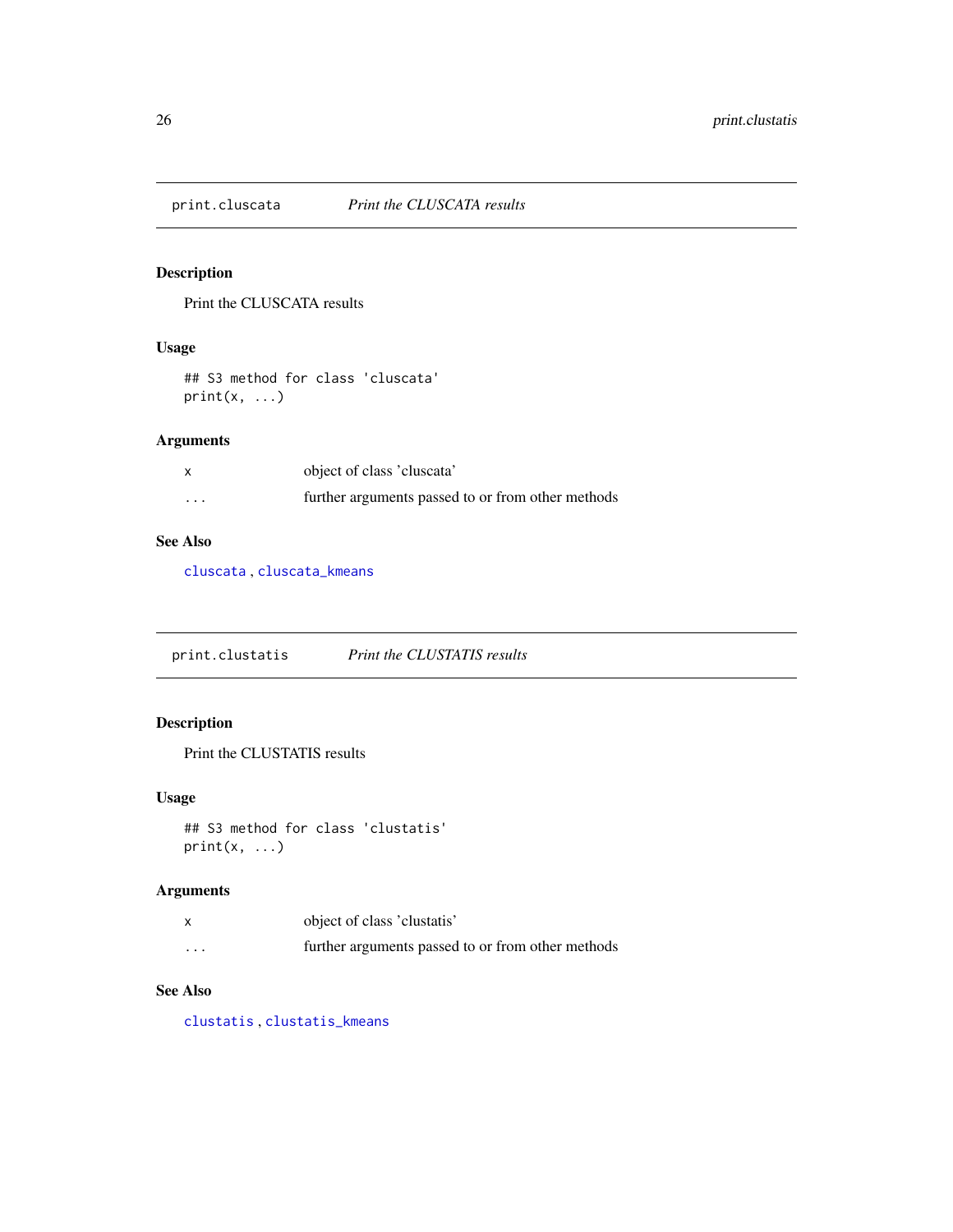<span id="page-26-0"></span>

# Description

Print the STATIS results

# Usage

## S3 method for class 'statis'  $print(x, \ldots)$ 

# Arguments

| X                       | object of class 'statis'                          |
|-------------------------|---------------------------------------------------|
| $\cdot$ $\cdot$ $\cdot$ | further arguments passed to or from other methods |
|                         |                                                   |

# See Also

[statis](#page-28-1)

| simil_groups_cata | Testing the difference in perception between two predetermined groups |
|-------------------|-----------------------------------------------------------------------|
|                   | of subjects in a CATA experiment                                      |

# Description

Test adapted to CATA data to determine whether two predetermined groups of subjects have a different perception or not. For example, men and women.

# Usage

```
simil_groups_cata(Data, groups, one=1, two=2, nperm=50, Graph=TRUE,
 alpha= 0.05, printl=FALSE)
```

| Data   | data frame or matrix. Correspond to all the blocks of variables merged horizon-<br>tally      |
|--------|-----------------------------------------------------------------------------------------------|
| groups | categorical vector. The groups of each subject. The length must be the number<br>of subjects. |
| one    | string. Name of the group 1 in groups vector.                                                 |
| two    | string. Name of the group 2 in groups vector.                                                 |
| nperm  | numerical. How many permutations are required? Default: 50                                    |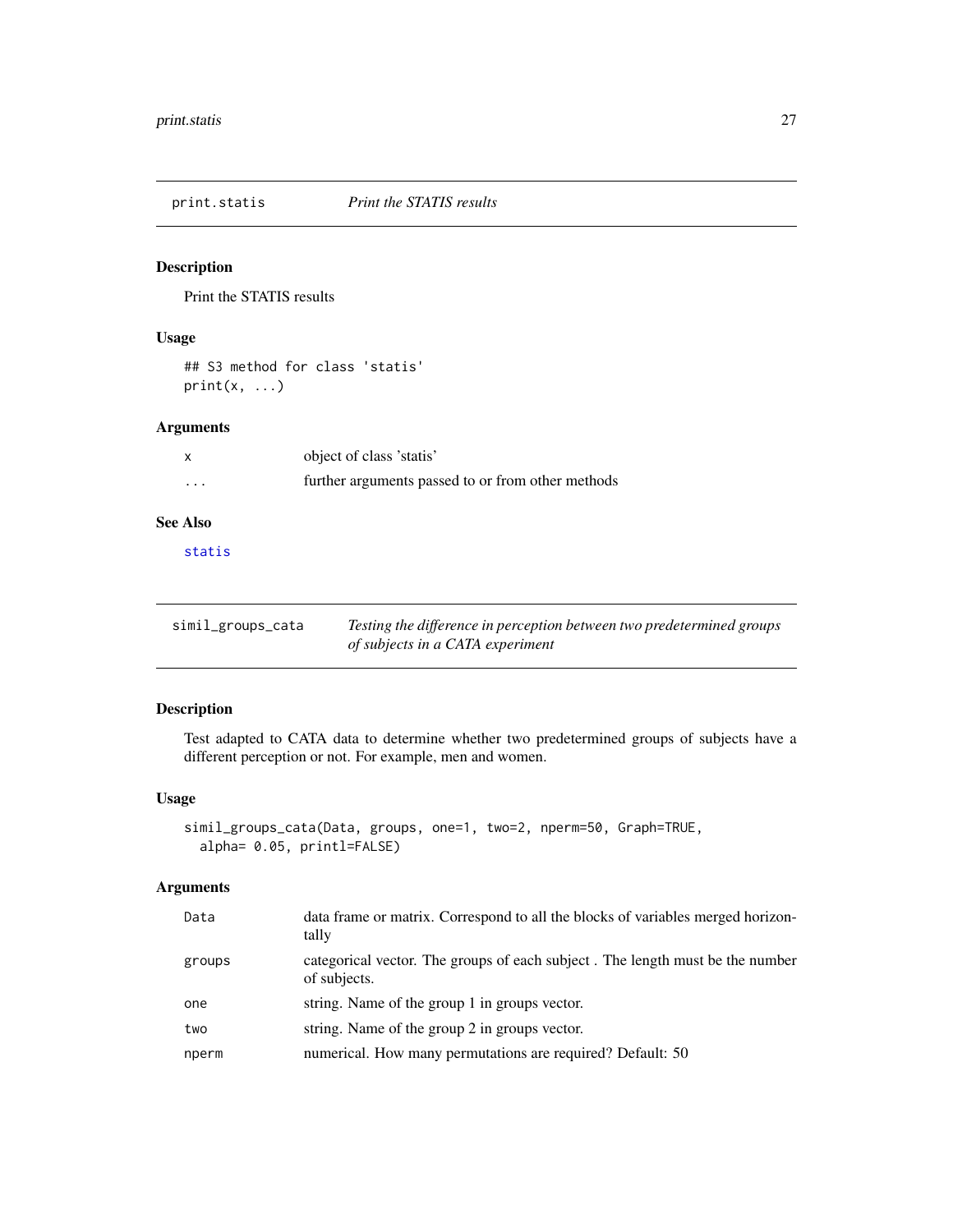<span id="page-27-0"></span>

| Graph  | logical. Should the CATATIS graph of each group be plotted? Default: TRUE                     |
|--------|-----------------------------------------------------------------------------------------------|
| alpha  | numerical between 0 and 1. What is the threshold of the test? Default: 0.05                   |
| printl | logical. Print the number of remaining permutations during the algorithm? De-<br>fault: FALSE |

# Value

a list with:

- decision: the decision of the test
- pval: pvalue of the test

#### References

Llobell, F., Giacalone, D., Jaeger, S.R. & Qannari, E. M. (2021). CATA data: Are there differences in perception? JSM conference. Llobell, F., Giacalone, D., Jaeger, S.R. & Qannari, E. M. (2021). CATA data: Are there differences

in perception? AgroStat conference.

#### Examples

data(straw) groups=sample(1:2, 114, replace=TRUE) simil\_groups\_cata(straw, groups, one=1, two=2)

smoo *smoothies data*

# Description

smoothies data

#### Usage

data(smoo)

# Format

Projective mapping (or Napping) data. A data frame with 8 rows (the number of smoothies) and 48 columns (the number of consumers \* 2). For each consumer, we have the coordinates of the products on the sheet of paper.

#### References

Francois Husson, Sebastien Le and Marine Cadoret (2017). SensoMineR: Sensory Data Analysis. R package version 1.23. https://CRAN.R-project.org/package=SensoMineR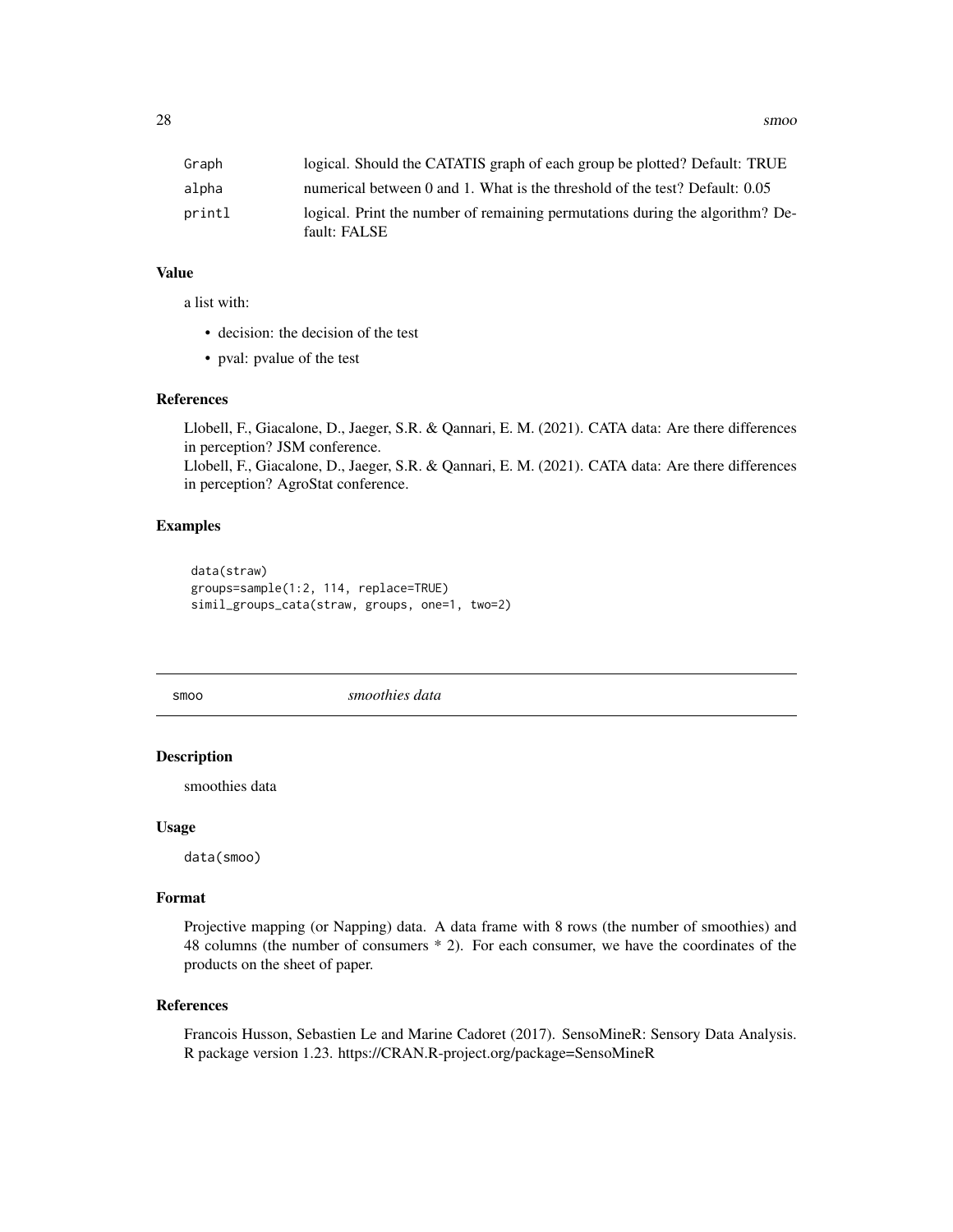#### <span id="page-28-0"></span>statis 29

# Examples

data(smoo)

<span id="page-28-1"></span>

| statis | Performs the STATIS method on different blocks of quantitative vari- |
|--------|----------------------------------------------------------------------|
|        | ables                                                                |

# Description

STATIS method on quantitative blocks. SUpplementary outputs are also computed

# Usage

```
statis(Data,Blocks,NameBlocks=NULL,Graph_obj=TRUE, Graph_weights=TRUE, scale=FALSE)
```
# Arguments

| Data          | data frame or matrix. Correspond to all the blocks of variables merged horizon-<br>tally                                               |
|---------------|----------------------------------------------------------------------------------------------------------------------------------------|
| <b>Blocks</b> | numerical vector. The number of variables of each block. The sum must be<br>equal to the number of columns of Data                     |
| NameBlocks    | string vector. Name of each block. Length must be equal to the length of Blocks<br>vector. If NULL, the names are B1,Bm. Default: NULL |
| Graph_obj     | logical. Show the graphical representation od the objects? Default: TRUE                                                               |
| Graph_weights | logical. Should the barplot of the weights be plotted? Default: TRUE                                                                   |
| scale         | logical. Should the data variables be scaled? Default: FALSE                                                                           |

#### Value

a list with:

- RV: the RV matrix: a matrix with the RV coefficient between blocks of variables
- compromise: a matrix which is the compromise of the blocks (akin to a weighted average)
- weights: the weights associated with the blocks to build the compromise
- lambda: the first eigenvalue of the RV matrix
- overall error : the error for the STATIS criterion
- error\_by\_conf: the error by configuration (STATIS criterion)
- rv\_with\_compromise: the RV coefficient of each block with the compromise
- homogeneity: homogeneity of the blocks (in percentage)
- coord: the coordinates of each object
- eigenvalues: the eigenvalues of the svd decomposition
- inertia: the percentage of total variance explained by each axis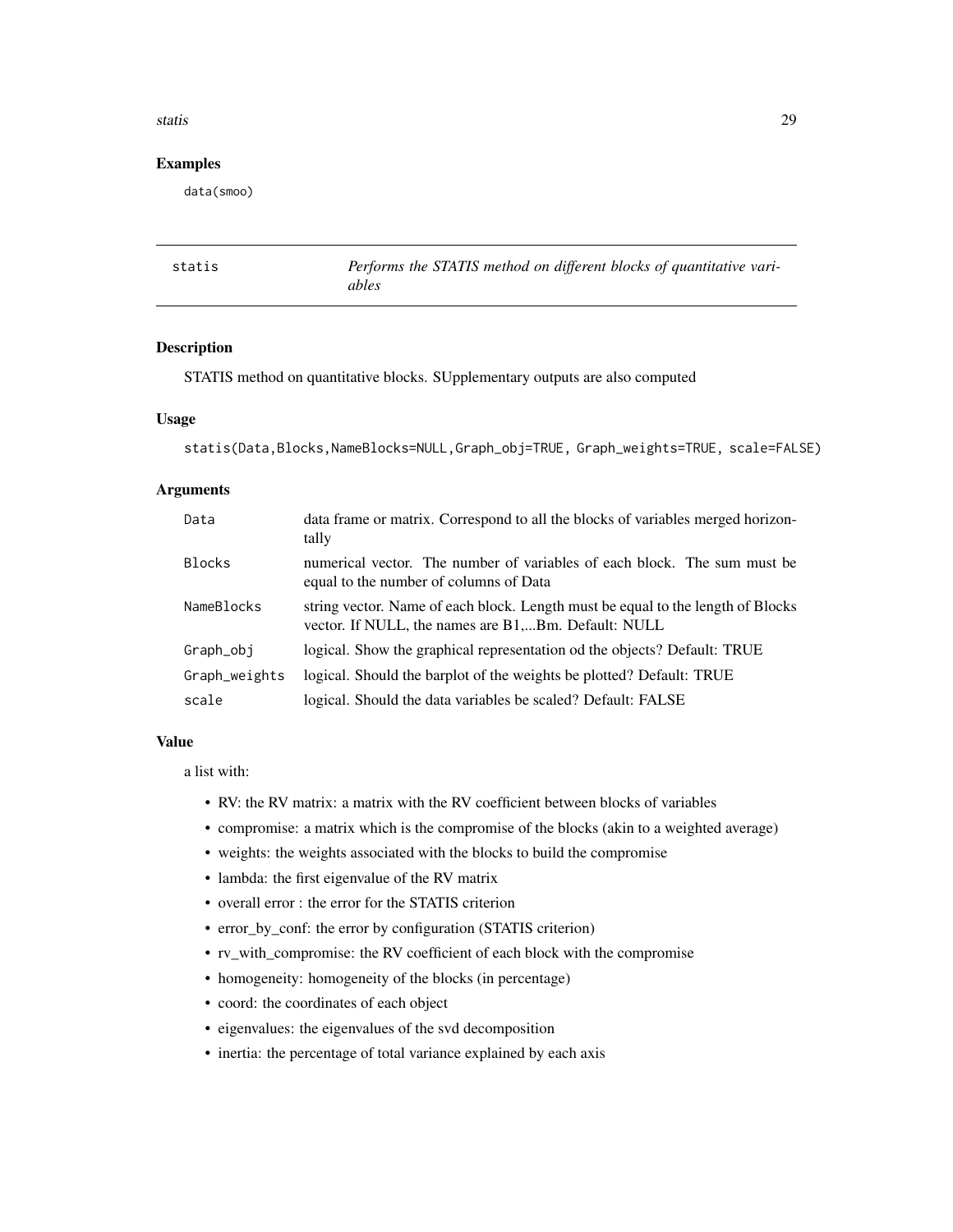- <span id="page-29-0"></span>• error\_by\_obj: the error by object (STATIS criterion)
- scalefactors: the scaling factors of each block
- proj\_config: the projection of each object of each configuration on the axes: presentation by configuration
- proj\_objects: the projection of each object of each configuration on the axes: presentation by object

#### References

- Lavit, C., Escoufier, Y., Sabatier, R., Traissac, P. (1994). The act (statis method). Computational 462 Statistics & Data Analysis, 18 (1), 97-119.\
- Llobell, F., Cariou, V., Vigneau, E., Labenne, A., & Qannari, E. M. (2018). Analysis and clustering of multiblock datasets by means of the STATIS and CLUSTATIS methods.Application to sensometrics. Food Quality and Preference, in Press.

#### See Also

[plot.statis](#page-22-1), [clustatis](#page-9-1)

#### Examples

```
data(smoo)
NameBlocks=paste0("S",1:24)
st=statis(Data=smoo, Blocks=rep(2,24),NameBlocks = NameBlocks)
summary(st)
#with variables scaling
st2=statis(Data=smoo, Blocks=rep(2,24),NameBlocks = NameBlocks, Graph_weights=FALSE, scale=TRUE)
```
statis\_FreeSort *Performs the STATIS method on Free Sorting data*

#### **Description**

STATIS method on Free Sorting data. A lot of supplementary informations are also computed

#### Usage

```
statis_FreeSort(Data, NameSub=NULL, Graph_obj=TRUE, Graph_weights=TRUE)
```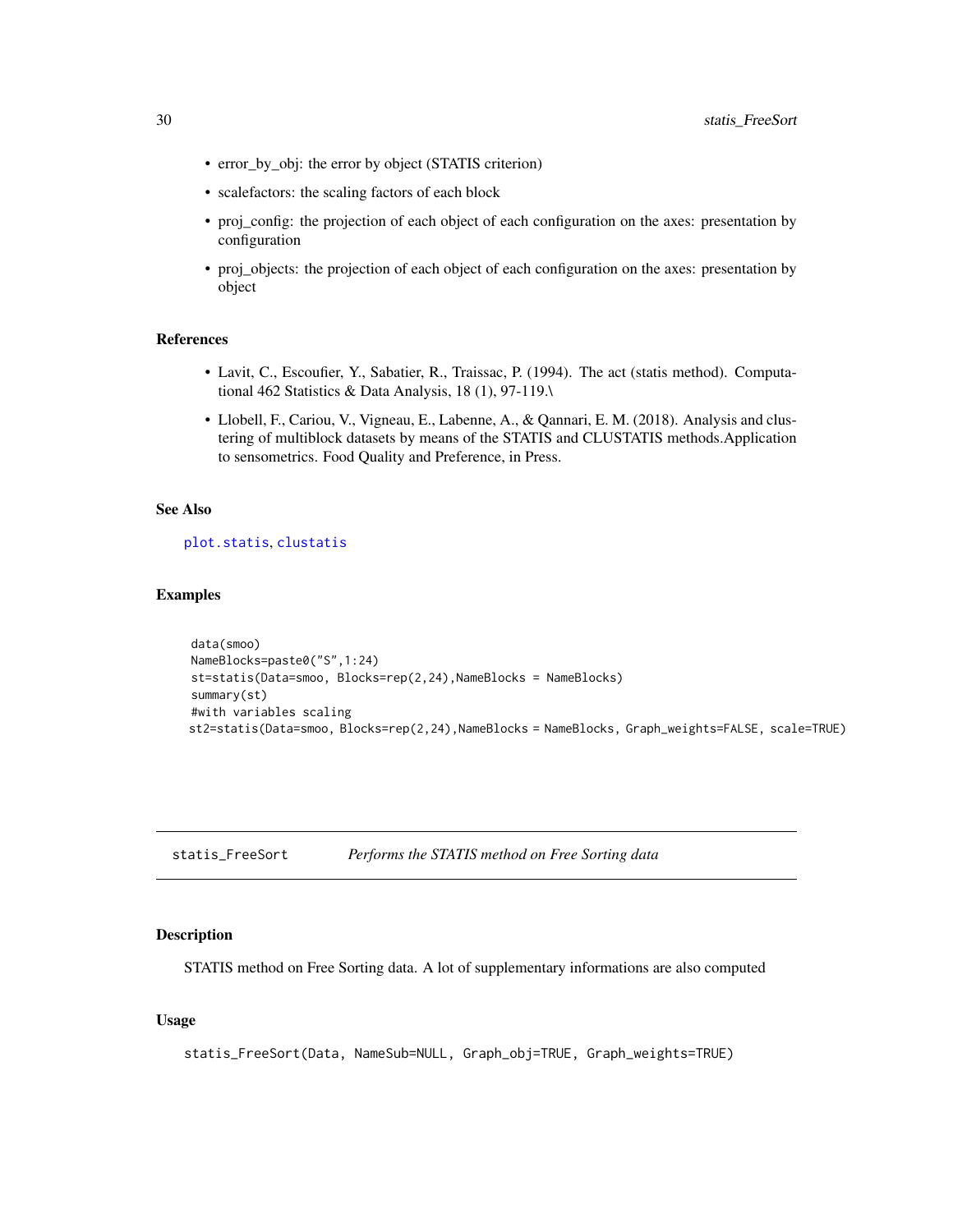#### <span id="page-30-0"></span>statis\_FreeSort 31

#### **Arguments**

| Data          | data frame or matrix. Corresponds to all variables that contain subjects results.<br>Each column corresponds to a subject and gives the groups to which the products<br>(rows) are assigned |
|---------------|---------------------------------------------------------------------------------------------------------------------------------------------------------------------------------------------|
| NameSub       | string vector. Name of each subject. Length must be equal to the number of<br>clumn of the Data. If NULL, the names are S1,Sm. Default: NULL                                                |
| Graph_obi     | logical. Show the graphical representation od the objects? Default: TRUE                                                                                                                    |
| Graph_weights | logical. Should the barplot of the weights be plotted? Default: TRUE                                                                                                                        |

#### Value

a list with:

a list with:

- RV: the RV matrix: a matrix with the RV coefficient between subjects
- compromise: a matrix which is the compromise of the subjects (akin to a weighted average)
- weights: the weights associated with the subjects to build the compromise
- lambda: the first eigenvalue of the RV matrix
- overall error : the error for the STATIS criterion
- error\_by\_conf: the error by configuration (STATIS criterion)
- rv\_with\_compromise: the RV coefficient of each subject with the compromise
- homogeneity: homogeneity of the subjects (in percentage)
- coord: the coordinates of each object
- eigenvalues: the eigenvalues of the svd decomposition
- inertia: the percentage of total variance explained by each axis
- error\_by\_obj: the error by object (STATIS criterion)
- scalefactors: the scaling factors of each subject
- proj\_config: the projection of each object of each subject on the axes: presentation by subject
- proj\_objects: the projection of each object of each subject on the axes: presentation by object

#### References

- Lavit, C., Escoufier, Y., Sabatier, R., Traissac, P. (1994). The act (statis method). Computational 462 Statistics & Data Analysis, 18 (1), 97-119.\
- Llobell, F., Cariou, V., Vigneau, E., Labenne, A., & Qannari, E. M. (2018). Analysis and clustering of multiblock datasets by means of the STATIS and CLUSTATIS methods.Application to sensometrics. Food Quality and Preference, in Press.

#### See Also

[preprocess\\_FreeSort](#page-23-1), [clustatis\\_FreeSort](#page-11-1)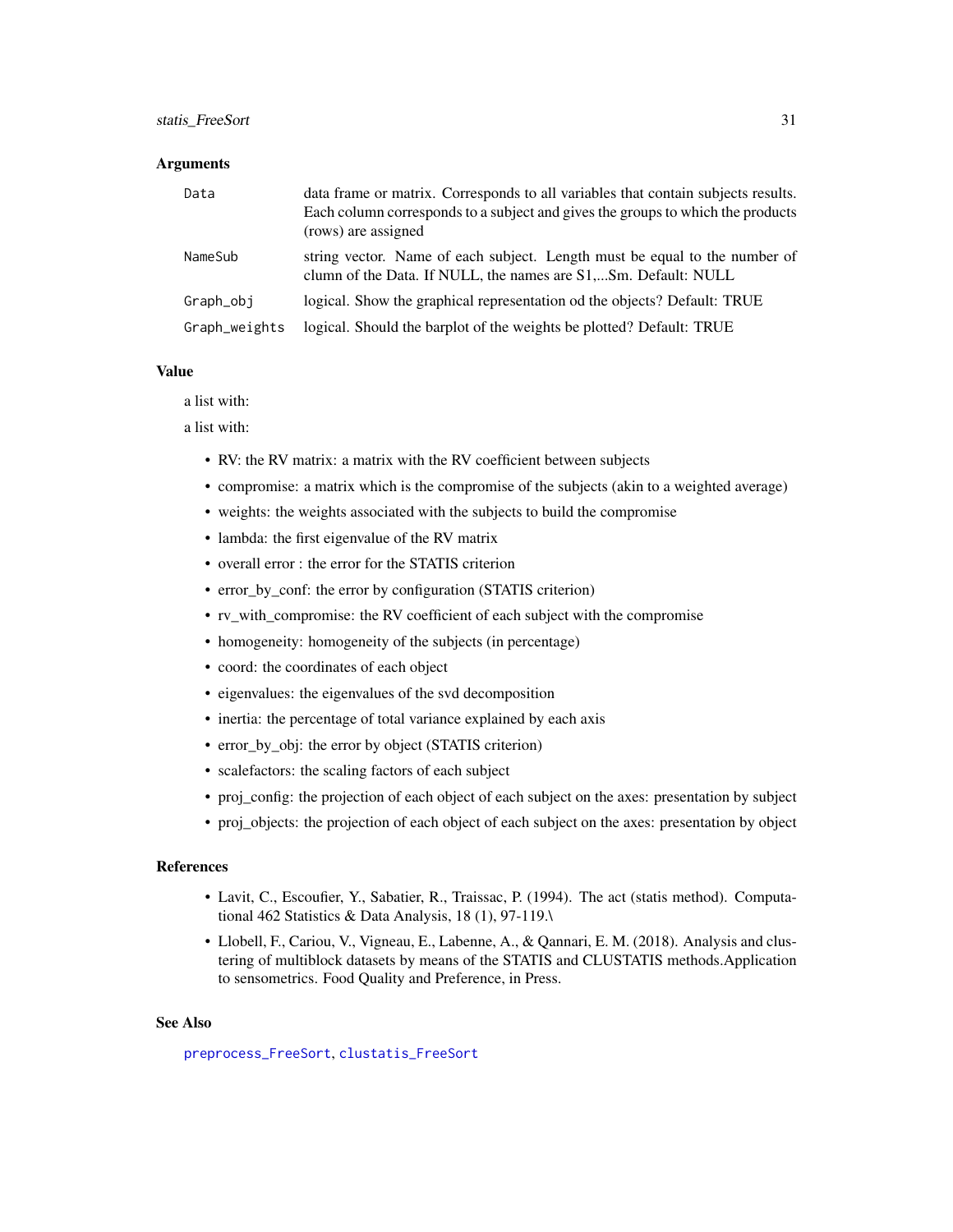# Examples

```
data(choc)
res.sta=statis_FreeSort(choc)
```
straw *strawberries data*

# Description

strawberries data

#### Usage

data(straw)

# Format

CATA data. A data frame with 6 rows (the number of strawberries) and 1824 columns (the number of consumers (114) \* the number of attributes (16)). For each consumer,each attribute and eachb product, there is 1 if the attribute has been checked by the consumer for the product, and 0 if not.

# References

Ares, G., & Jaeger, S. R. (2013). Check-all-that-apply questions: Influence of attribute order on sensory product characterization. Food Quality and Preference, 28(1), 141-153.

#### Examples

data(straw)

<span id="page-31-1"></span>summary.catatis *Show the CATATIS results*

# Description

This function shows the CATATIS results

# Usage

## S3 method for class 'catatis' summary(object, ...)

<span id="page-31-0"></span>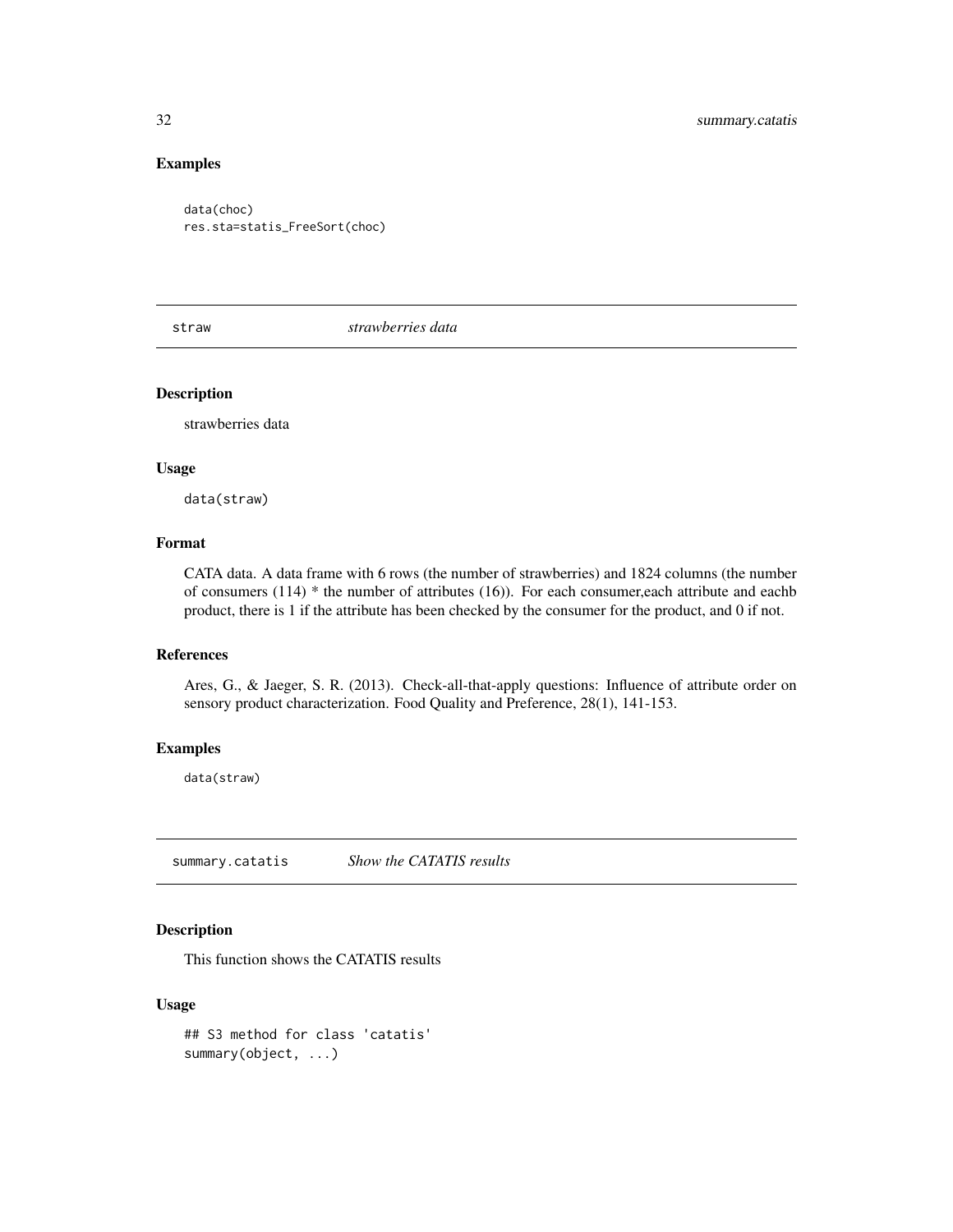#### <span id="page-32-0"></span>Arguments

| object                  | object of class 'catatis'.                        |
|-------------------------|---------------------------------------------------|
| $\cdot$ $\cdot$ $\cdot$ | further arguments passed to or from other methods |

# Value

a list with:

- homogeneity: homogeneity of the subjects (in percentage)
- weights: the weights associated with the subjects to build the compromise
- eigenvalues: the eigenvalues associated to the correspondance analysis
- inertia: the percentage of total variance explained by each axis of the CA

#### See Also

[catatis](#page-2-1)

<span id="page-32-1"></span>summary.cluscata *Show the CLUSCATA results*

# Description

This function shows the cluscata results

# Usage

```
## S3 method for class 'cluscata'
summary(object, ngroups=NULL, ...)
```
#### Arguments

| object                  | object of class 'cluscata'.                                                                                   |
|-------------------------|---------------------------------------------------------------------------------------------------------------|
| ngroups                 | number of groups to consider. Ignored for cluscata kmeans results. Default:<br>recommended number of clusters |
| $\cdot$ $\cdot$ $\cdot$ | further arguments passed to or from other methods                                                             |

#### Value

the CLUSCATA principal results

a list with:

- group: the clustering partition
- homogeneity: homogeneity index (
- weights: weight associated with each subject in its cluster
- rho: the threshold for the noise cluster
- test\_one\_cluster: decision and pvalue to know if there is more than one cluster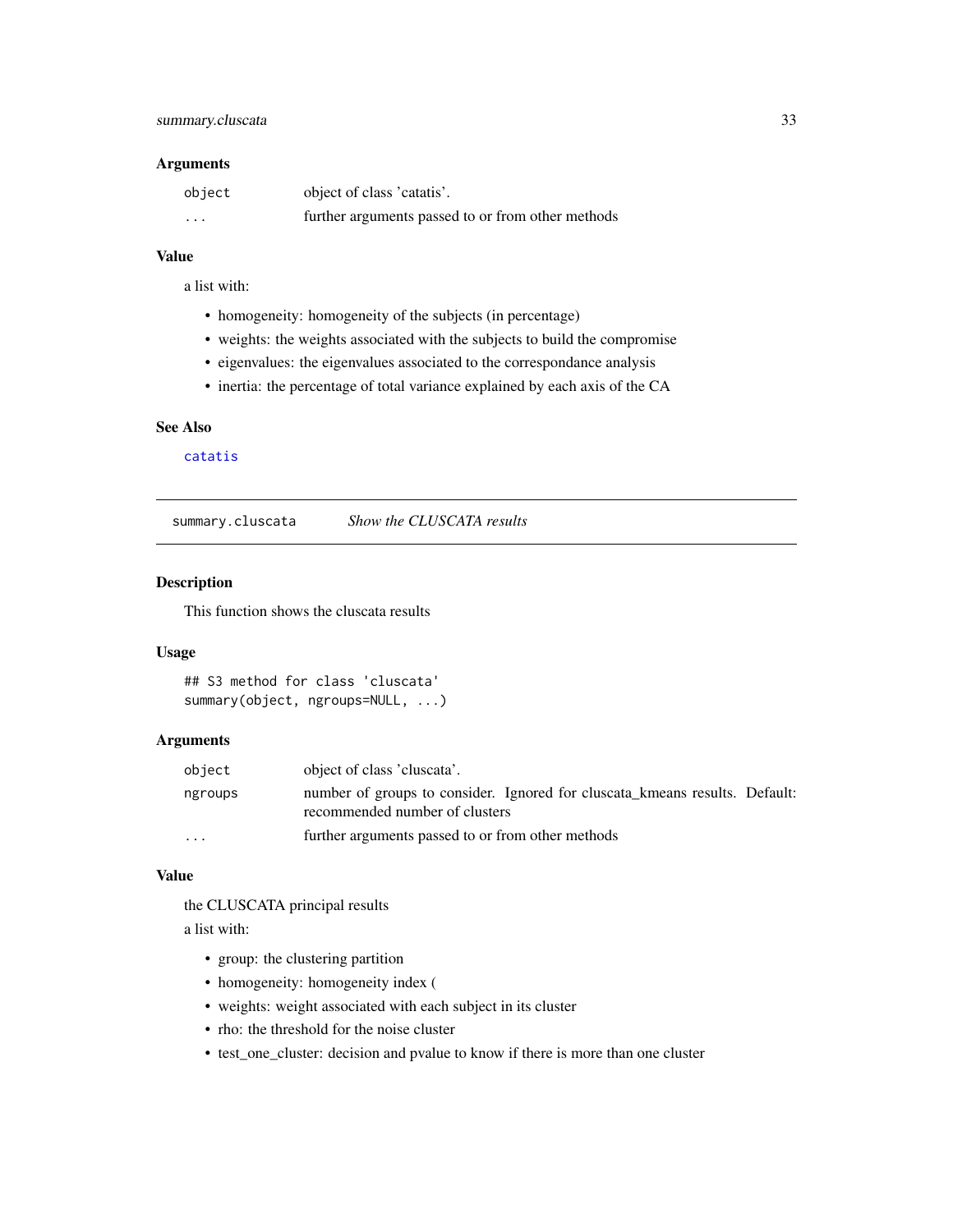# See Also

[cluscata](#page-5-1) , [cluscata\\_kmeans](#page-7-1)

<span id="page-33-1"></span>summary.clustatis *Show the CLUSTATIS results*

# Description

This function shows the clustatis results

# Usage

```
## S3 method for class 'clustatis'
summary(object, ngroups=NULL, ...)
```
#### Arguments

| object   | object of class 'clustatis'.                                                                                   |
|----------|----------------------------------------------------------------------------------------------------------------|
| ngroups  | number of groups to consider. Ignored for clustatis kmeans results. Default:<br>recommended number of clusters |
| $\cdots$ | further arguments passed to or from other methods                                                              |

# Value

the CLUSTATIS principal results

a list with:

- group: the clustering partition
- homogeneity: homogeneity index (
- weights: weight associated with each block in its cluster
- rho: the threshold for the noise cluster
- test\_one\_cluster: decision and pvalue to know if there is more than one cluster

# See Also

[clustatis](#page-9-1) , [clustatis\\_kmeans](#page-15-1)

<span id="page-33-0"></span>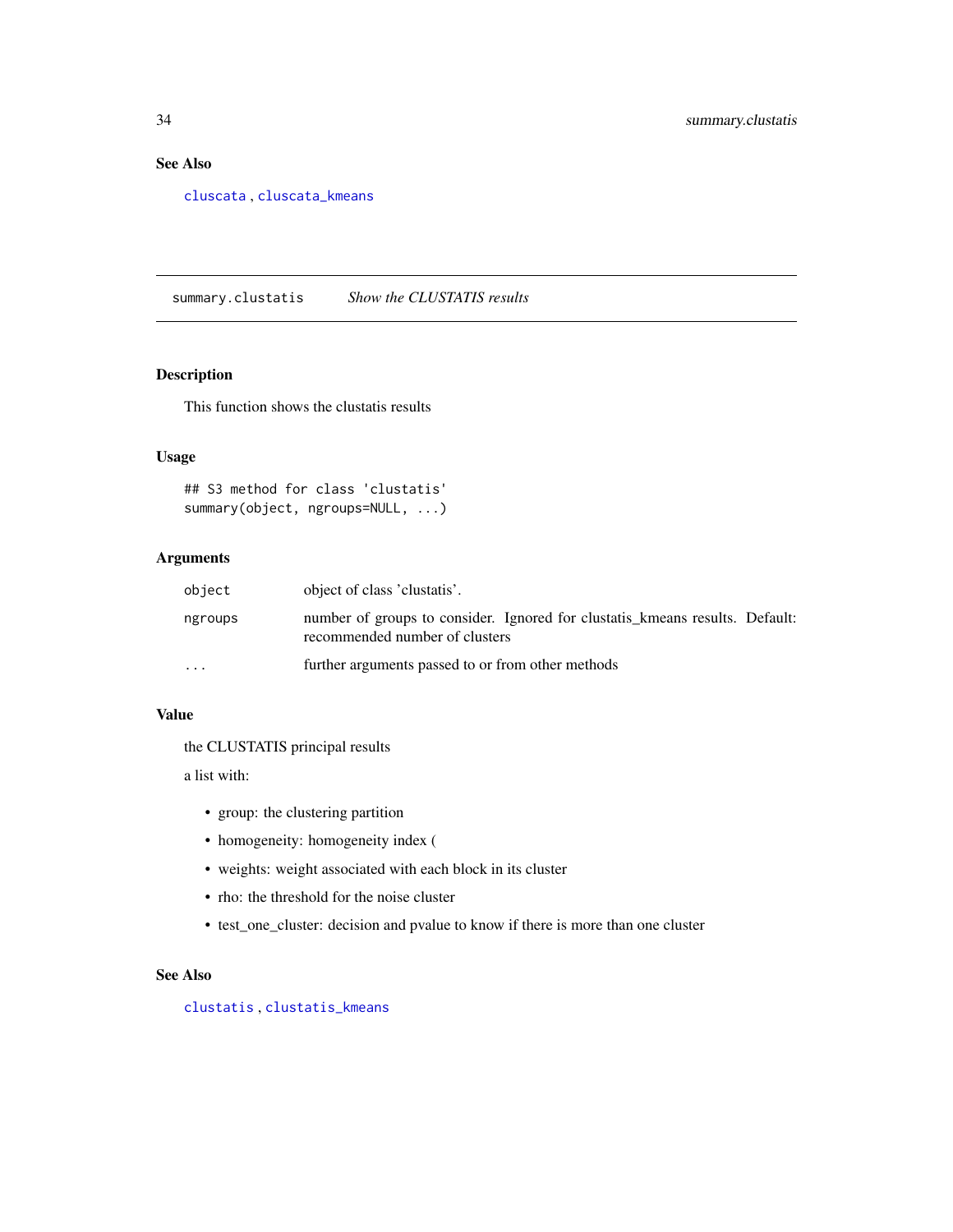<span id="page-34-0"></span>summary.statis *Show the STATIS results*

# Description

This function shows the STATIS results

# Usage

```
## S3 method for class 'statis'
summary(object, ...)
```
# Arguments

| object   | object of class 'statis'.                         |
|----------|---------------------------------------------------|
| $\cdots$ | further arguments passed to or from other methods |

#### Value

a list with:

- homogeneity: homogeneity of the blocks (in percentage)
- weights: the weights associated with the blocks to build the compromise
- eigenvalues: the eigenvalues of the svd decomposition
- inertia: the percentage of total variance explained by each axis

# See Also

[statis](#page-28-1)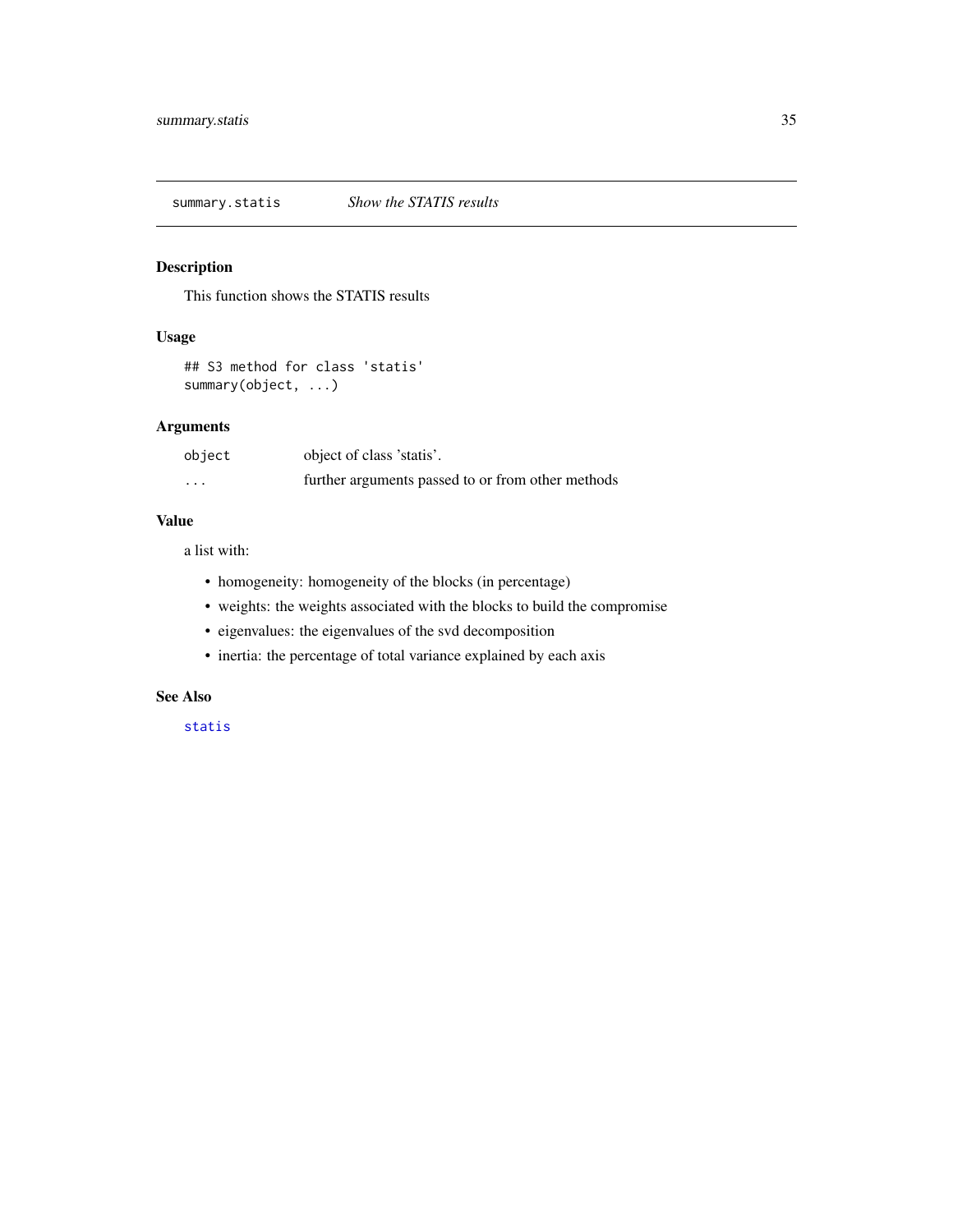# <span id="page-35-0"></span>**Index**

∗ Blocks ClustBlock-package, [2](#page-1-0) ∗ CATA catatis, [3](#page-2-0) change\_cata\_format, [5](#page-4-0) cluscata, [6](#page-5-0) cluscata\_kmeans, [8](#page-7-0) ClustBlock-package, [2](#page-1-0) consistency\_cata, [18](#page-17-0) consistency\_cata\_panel, [19](#page-18-0) plot.catatis, [20](#page-19-0) plot.cluscata, [21](#page-20-0) print.catatis, [25](#page-24-0) print.cluscata, [26](#page-25-0) simil\_groups\_cata, [27](#page-26-0) summary.catatis, [32](#page-31-0) summary.cluscata, [33](#page-32-0) ∗ Check-All-That-Apply ClustBlock-package, [2](#page-1-0) ∗ Cluster analysis ClustBlock-package, [2](#page-1-0) ∗ Clustering ClustBlock-package, [2](#page-1-0) ∗ FreeSorting clustatis\_FreeSort, [12](#page-11-0) clustatis\_FreeSort\_kmeans, [14](#page-13-0) preprocess\_FreeSort, [24](#page-23-0) statis\_FreeSort, [30](#page-29-0) ∗ Noise Cluster ClustBlock-package, [2](#page-1-0) ∗ Projective mapping ClustBlock-package, [2](#page-1-0) ∗ Sensory ClustBlock-package, [2](#page-1-0) ∗ datasets choc, [5](#page-4-0) smoo, [28](#page-27-0) straw, [32](#page-31-0) ∗ quantitative

clustatis, [10](#page-9-0) clustatis\_kmeans, [16](#page-15-0) plot.clustatis, [22](#page-21-0) plot.statis, [23](#page-22-0) print.clustatis, [26](#page-25-0) print.statis, [27](#page-26-0) statis, [29](#page-28-0) summary.clustatis, [34](#page-33-0) summary.statis, [35](#page-34-0) catatis, [3,](#page-2-0) *[5](#page-4-0)*, *[8](#page-7-0)*, *[10](#page-9-0)*, *[20](#page-19-0)*, *[25](#page-24-0)*, *[33](#page-32-0)* change\_cata\_format, *[3,](#page-2-0) [4](#page-3-0)*, [5,](#page-4-0) *[6](#page-5-0)*, *[8](#page-7-0)*, *[10](#page-9-0)*, *[18,](#page-17-0) [19](#page-18-0)* choc, [5](#page-4-0) cluscata, *[4,](#page-3-0) [5](#page-4-0)*, [6,](#page-5-0) *[10](#page-9-0)*, *[21](#page-20-0)*, *[26](#page-25-0)*, *[34](#page-33-0)* cluscata\_kmeans, *[8](#page-7-0)*, [8,](#page-7-0) *[21](#page-20-0)*, *[26](#page-25-0)*, *[34](#page-33-0)* clustatis, [10,](#page-9-0) *[14](#page-13-0)*, *[17](#page-16-0)*, *[23](#page-22-0)*, *[25,](#page-24-0) [26](#page-25-0)*, *[30](#page-29-0)*, *[34](#page-33-0)* clustatis\_FreeSort, [12,](#page-11-0) *[16](#page-15-0)*, *[25](#page-24-0)*, *[31](#page-30-0)* clustatis\_FreeSort\_kmeans, [14](#page-13-0) clustatis\_kmeans, *[12](#page-11-0)*, [16,](#page-15-0) *[23](#page-22-0)*, *[26](#page-25-0)*, *[34](#page-33-0)* ClustBlock *(*ClustBlock-package*)*, [2](#page-1-0) ClustBlock-package, [2](#page-1-0) consistency\_cata, [18,](#page-17-0) *[19](#page-18-0)* consistency\_cata\_panel, *[18](#page-17-0)*, [19](#page-18-0) plot.catatis, *[4](#page-3-0)*, [20](#page-19-0) plot.cluscata, *[8](#page-7-0)*, *[10](#page-9-0)*, [21](#page-20-0) plot.clustatis, *[12](#page-11-0)*, *[14](#page-13-0)*, *[16,](#page-15-0) [17](#page-16-0)*, [22](#page-21-0) plot.statis, [23,](#page-22-0) *[30](#page-29-0)* preprocess\_FreeSort, *[14](#page-13-0)*, *[16](#page-15-0)*, [24,](#page-23-0) *[31](#page-30-0)* print.catatis, [25](#page-24-0) print.cluscata, [26](#page-25-0) print.clustatis, [26](#page-25-0) print.statis, [27](#page-26-0) simil\_groups\_cata, [27](#page-26-0) smoo, [28](#page-27-0) statis, *[12](#page-11-0)*, *[17](#page-16-0)*, *[24](#page-23-0)*, *[27](#page-26-0)*, [29,](#page-28-0) *[35](#page-34-0)* statis\_FreeSort, [30](#page-29-0) straw, [32](#page-31-0) summary.catatis, *[4](#page-3-0)*, [32](#page-31-0)